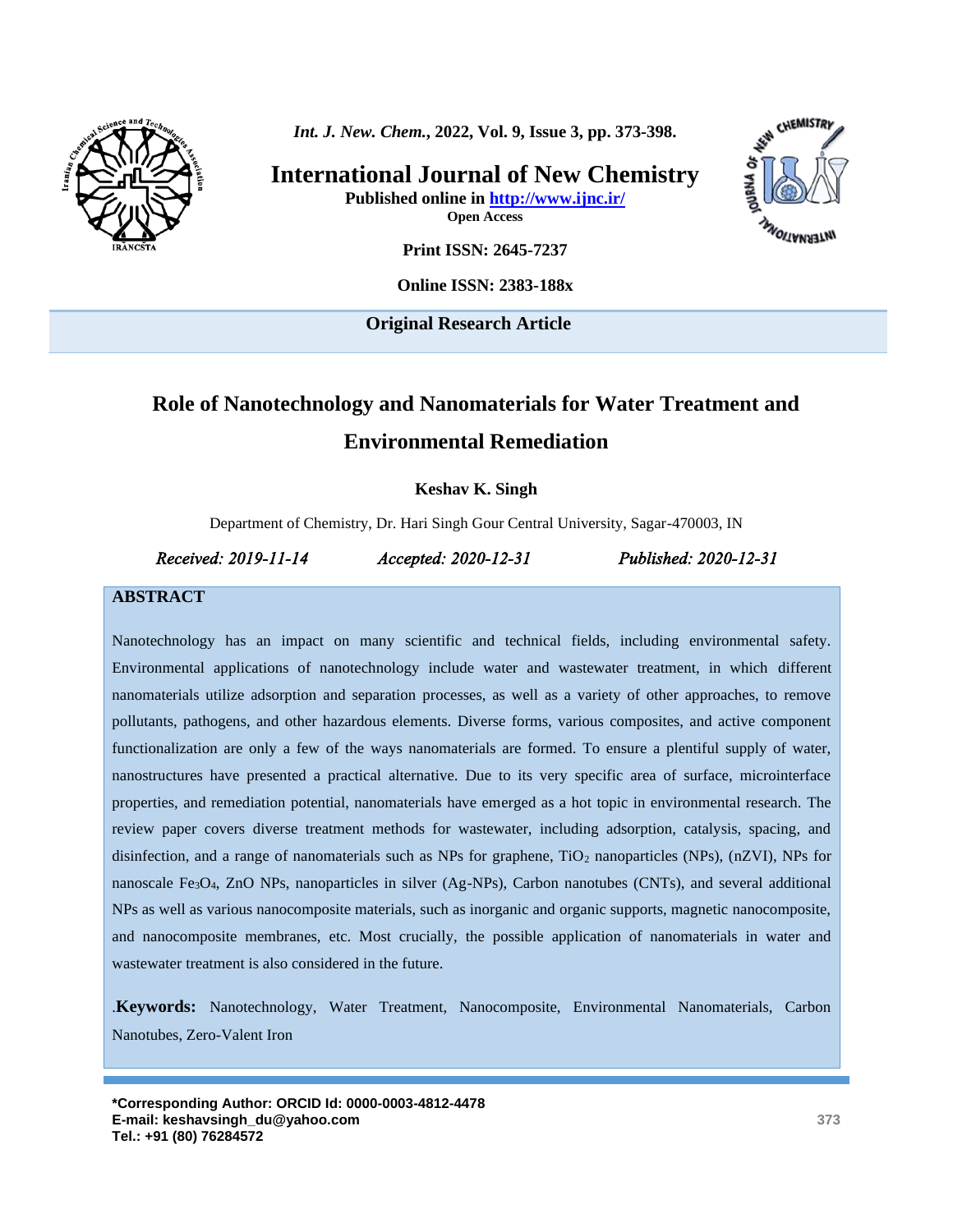### **Introduction:**

Our environment is continuously under attack as business and urbanization grow. Water scarcity has become the top environmental problem in the globe. In the future decades, increasing population development will raise the hygienic water requirement from the residential, farming, industrial, and energy points of view [1]. By 2025, half of the world's population is predicted to reside in areas experiencing water stress (WHO, 2014). Before 2015 there was an effective treatment of only 20% of worldwide wastewater [2]. According to the UN, almost 70% of wastewater is released in under-developed countries without proper treatment (2016). Current wastewater infrastructure and readily available safe water production both in the advanced and emerging countries are struggling to maintain the increasing need for higher-purity water regulation. This means that great efficiency requires low-cost technology for water treatment.



**Figure1.** Water contamination sources and wastewater treatment methods

The application of nanotechnology in water and wastewater treatment is facilitated by recent discoveries in the manipulation of nanomaterials as seen in figure 1. Water nanotechnology has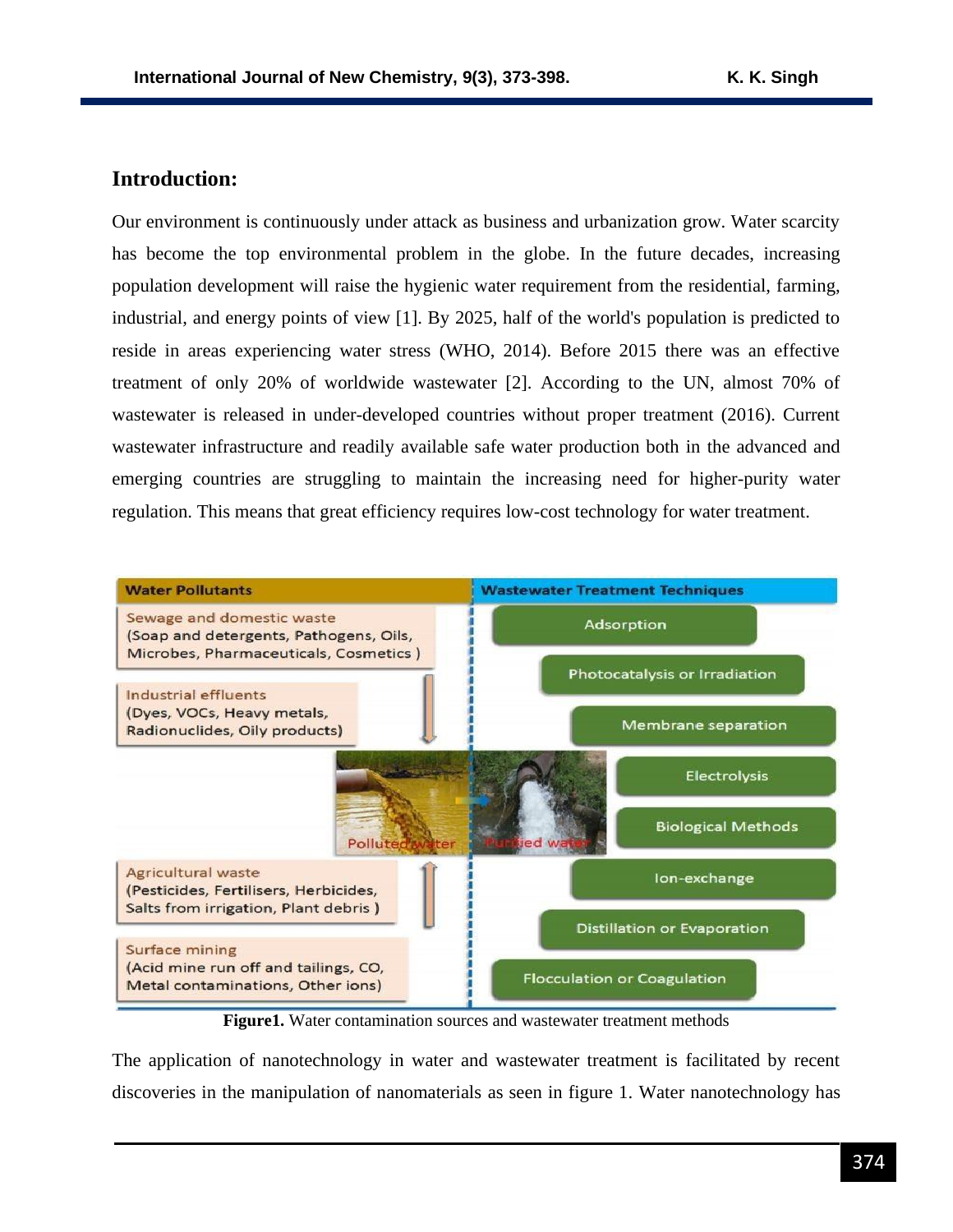been the conceivable addition to regular treatment procedures in recent decades. Materials with at least one size less than 100 nanometers are nanomaterials [3]. Such materials often exhibit physical or chemical characteristics other than their spherical counterparts [4]. Because of their expanded surface area, nanoparticles often have a maximum active site density per unit weight. In addition, the surface free energy of nanoparticles increases, and the reactivity of the surface increases.

Superparamagnetism or maybe quantum confinement would be demonstrated by some material if they were of the correct size [5]. The existing water and wastewater treatment process might be significantly increased by introducing nanoparticles into the system, taking advantage of these dimensional effects. Nanomaterials, particularly membranes [6], adsorption [7], catalytic oxidation [8], disinfection, and sensing [9] offer a wider potential and capacity for water and wastewater remediation. It is a pity that most of the nanomaterials mentioned were still in the workshop or simply evidence of the concept. Zero Valent Iron nanoparticles are injecting nanotechnology which is one commercially available [10]. This is extensively used in the United States for the remediation of groundwater. Nanomaterials have enhanced their water and wastewater cleanup competitiveness by reducing their costs. However, the use of depleted nanoparticles in water and wastewater treatment methods remains inconvenient [11]. First, in a fluidized system or a stiff bed, nanoparticles tend to agglomerate leading to considerable activity loss and pressure reduction [12]. Second, it remains an arduous process to separate most of the nanoparticles exhausted from the reused treated water (except magnetic nanoparticles). From a financial perspective, it seems to be unfavorable [13]. Thirdly, the actions and implications of nanoparticles in the treatment of water and wastewater are unknown; thus it is a fundamental worry which can hinder the implementation of nanotechnology [14] that nanoparticles damage human health and the aquatic environment. To avoid or diminish the possible negative effects of using nanotechnology, it is desirable to create a device or material that may reduce the mobilization or release of nanoparticles while retaining their high reactivity. A successful and promising approach has been shown by the development of nano-composites. The most typical technique to create a nanocomposite is to load a range of supporting materials for depositing desired nanoparticles, such as membranes or polymers. It may be defined as a multi-phase material with a diameter of at least one phase of 100 nm [15]. Some nanocomposites were highly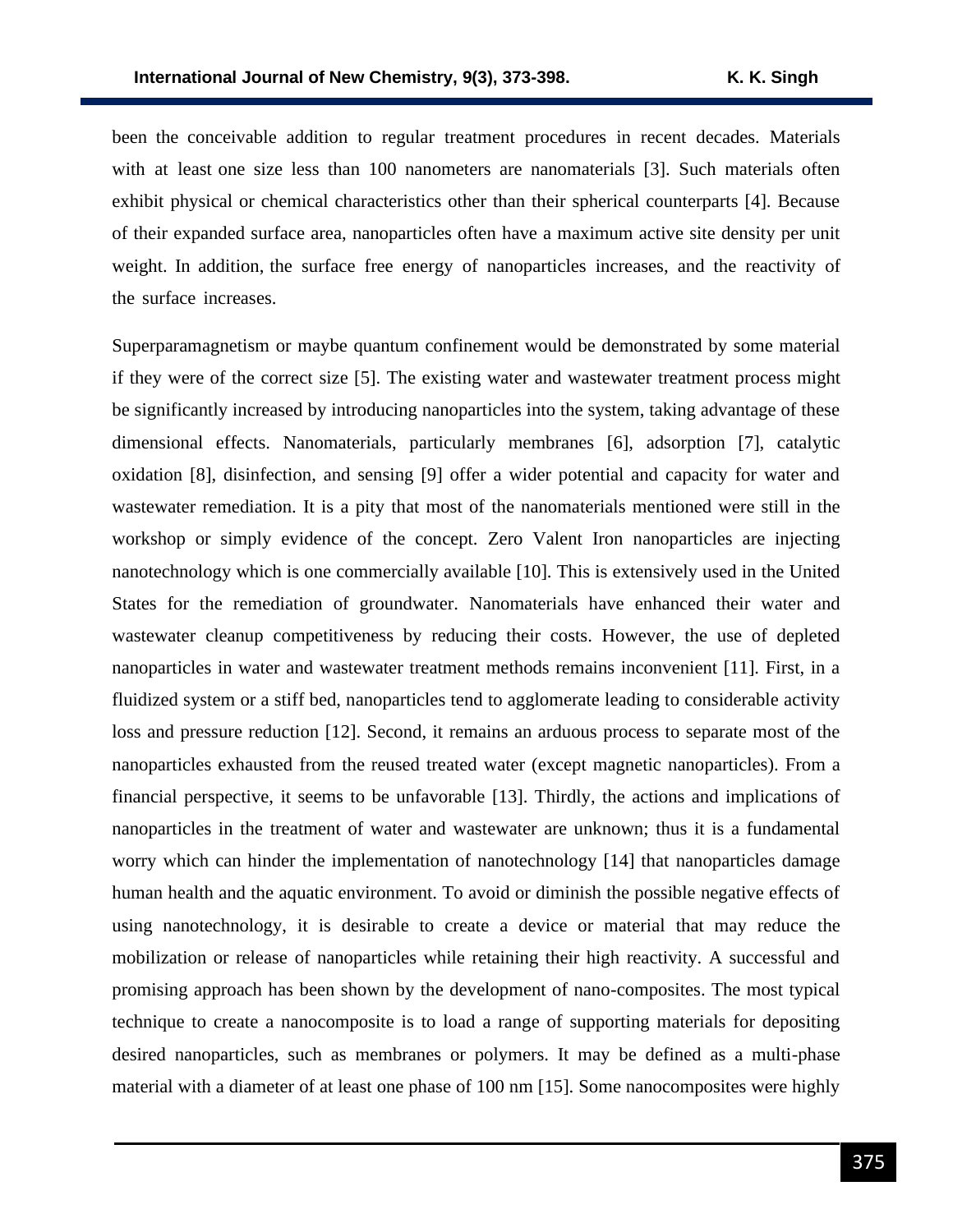successful in decontaminating water and in conjunction with existing infrastructures, were costeffective, compatible, and recyclable [16]. The review focuses on diverse nanomaterials used for pollution separation, catalytic degradation, and water adsorption. The study includes nanocomposites and unstable nanoparticles, which are mentioned in the review for particular intriguing nanocomposites. The properties and production of a portion of these materials should be discussed with an emphasis on the performance and the decontamination procedure of these nanoparticles. In the water treatment process, the potential of these nanoparticles will also be briefly investigated.

### **A Quick Summary of Water Nanotechnology:**

As the science of nanotechnology continues to grow, it will eventually be applied to water and wastewater treatment. There has been various research conducted throughout the past decades on this topic. Please see the following for a general review of nanotechnology applications in the remediation of water and wastewater, such as catalytic oxidation, adsorption and separation, sensing, and disinfection.

### **Adsorption & Separation:**

Two most commonly utilized technologies for polishing water and wastewater are adsorbents or membrane-based separation. The cycle of adsorption regeneration considerably reduces the price-to-benefit ratio of conventional adsorbents. Many Nanosized adsorbents, i.e., metal oxides or Nanosized metal, graphene, nanocomposites, and carbon nanotubes (CNTs), are characterized by excellent selectivity and strong reactivity. They perform adsorption several magnitudes better than conventional adsorbents [17]. Membrane separation is also essential since it allows for the recycling of water from uncommon sources like wastewater. The contamination removal is mostly dependent on size exclusion. However, membrane selectivity/permeability issues still hamper the development of membrane technology, namely trade-offs in membrane selectivity and permeability [18]. Nanocomposite membranes with advanced properties were constructed by including functional nanoparticles into the membrane. This novel membrane class demonstrated better mechanical or thermal stability, porosity, and hydrophilicity features include increased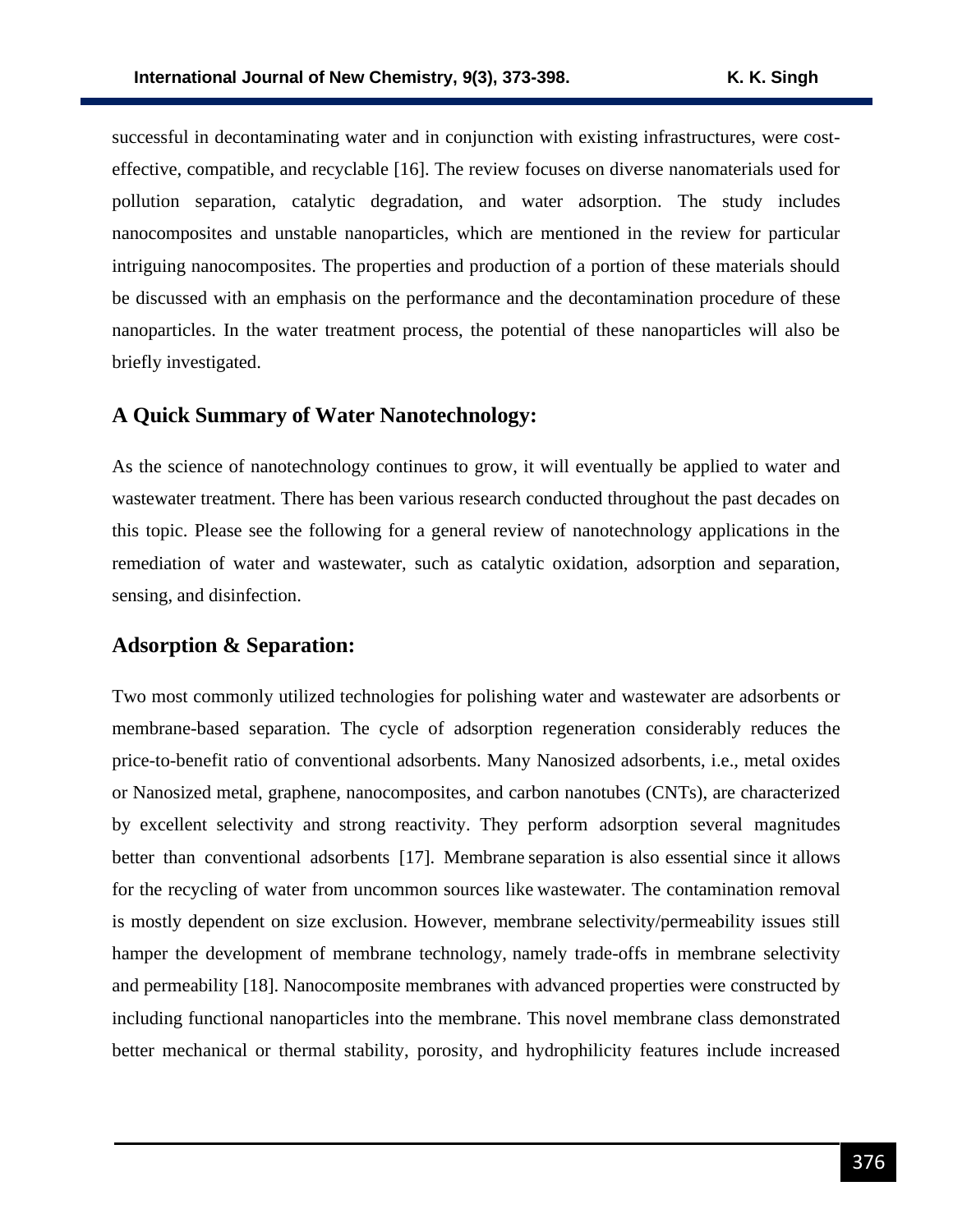permeability, anti-fouling, antibacterial, adsorptive, or photocatalysis [19]. Currently, adsorption and separation nanotechnology were near maturity.

## **Catalysis:**

To eliminate trace contaminants and microbiological pathogens from water, the advanced oxidation process of catalytic or photocatalytic oxidation is applied. It's a good approach to make both hazardous and non-biodegradable contaminants biodegradable [20]. Photocatalysis can be used to polish refractory organic molecules [21]. Nanocatalysts with a high ratio of surface to volume have significantly better catalytic performance than their bulkier equivalents. Sizedependent behavior was also seen in the bandgap and nanoscale semiconductors have a crystalline phase. Their photo-generated charge distribution and electron-hole redox potential changed with different diameters [22]. As shown in Figure 2, immobilizing nanoparticles onto diverse substances improved the nanocatalyst stability, and the resulting nanocomposites were suitable with contemporary photo-reactors [23].



**Figure 2.** (a) Mechanics of semiconductors' involvement in the purification of the water; (b) countermeasures to overcome such problems (inside the circle) and depiction of photocatalyst limitations (outside the circle)

#### **Filtration and Membrane:**

Filtration is a mechanical and physical separation method that permits liquids to flow throughout a membrane when larger solutes are retained. Due to permeate flux, high stability, process intensity, pollutant retention ability, automated process control, lower operational robustness,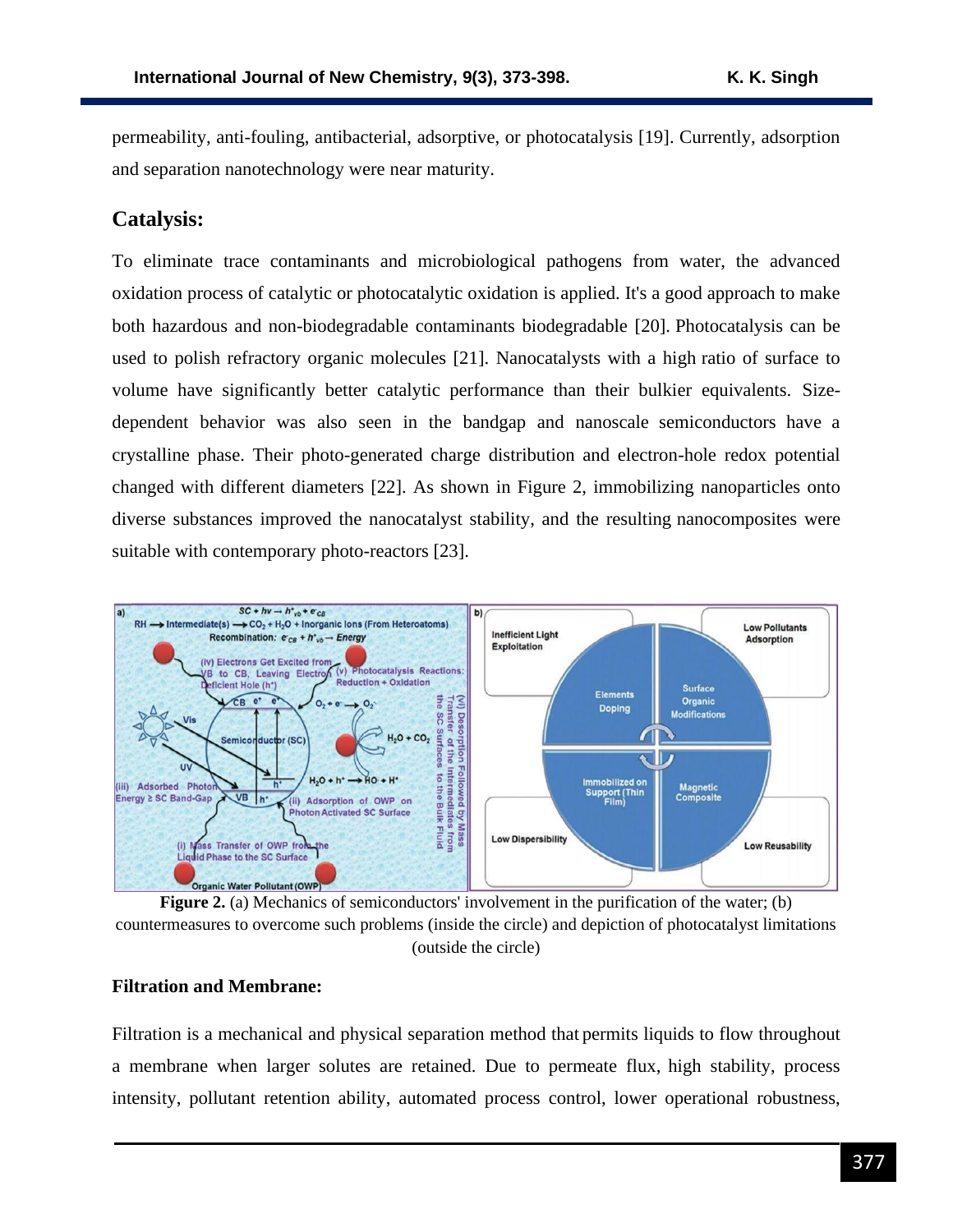and chemical mass, filtration is now among the best widely utilized water purification systems for decades [24]. UF, MF, FO, RO, NF, electrodeionization (EDI), electrodialysis (ED), pervaporation, and distillation are currently utilized membrane-based filtration technologies. Microorganisms (bacteria and protozoa) and suspended particles are retained by the macroporous MF membrane (0.05–1 mm). Most viruses and colloidal contaminants are rejected by the UF membrane with mesoporous pores (0.005–0.5 mm) [25]. The nanoporous NF membrane (0.0005–0.01 mm) is used to remove inorganic and organic pollutants, as well as the ED and EDI procedures, are frequently utilized (metals and ions). Water desalination relies on RO and FO membranes with microporous pores (0.0001–0.001 mm). Desalination can be accomplished using distillation or pervaporation, though both methods are less common in practical applications. Low recrudescence, fixed solute selectivity, frequent fouling, energy-intensive processes are the drawbacks of these filtering techniques. After numerous cycles, most filtering membranes must be cleaned with chemicals and/or heated. Cleaning and replacing a membrane at the pre-treatment and desalination stages, respectively, account for 60% and 30% of the overall cost [26]. As a result, utilizing NMs is required to get the most out of conventional filtration membranes. As evidence, we examine the most commonly investigated NMs, like carbon nanotubes (CNTs), ceramic and grapheme, aquaporin, and zeolite, like a single thin-film composite (TFC) and mixed matrix (MM) membranes. Our purpose is to examine the fundamentals of every NM-based disinfection technique, including the different NMs and manufacturing techniques, recent commercialization, and separation performance initiatives [27].

#### **Disinfection and Antimicrobial Mechanisms:**

The final but most important process of water treatment is disinfection to prevent the spread of waterborne disease. The perfect disinfectant should possess the following qualities: (1) no generation of harmful by-products; (2) a broad antimicrobial spectrum in a short period no generation of harmful by-products; (3) minimal toxicity to human health and the environment; (4) easy storage and must not be corrosive; (5) low energy cost and ease of operation easy storage and must not be corrosive; and (6) secure disposal [28]. Several nanomaterials, including chitosan nanoparticles, nanosilver  $(nAg)$ , photocatalytic TiO<sub>2</sub>, and carbon-based nanomaterials, have recently been shown to have excellent antimicrobial capabilities [29].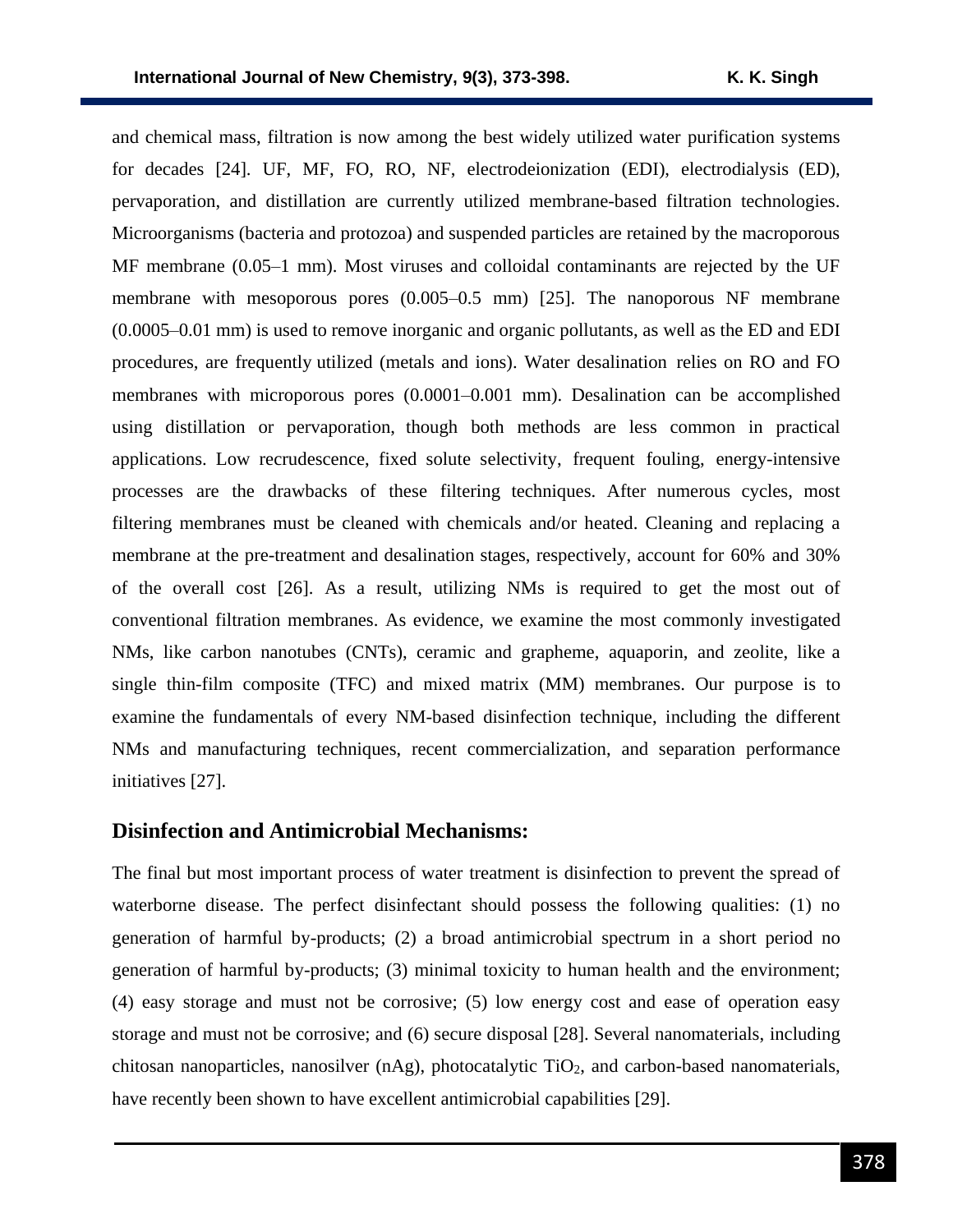

**Figure 3.** Schematic illustration of blotter paper disinfection with silver nanoparticles. [30] Copyright 2011 American Chemical Society.

These nanoparticles kill microbes by producing harmful metal ions (e.g., Ag+), directly disrupting cell membranes (e.g., chitosan NPs), or creating responsive oxygen species. Unlike traditional disinfectants made of chemicals, these antimicrobial nanoparticles demobilized microbes using wider environmentally friendly methods, which is predicted to reduce the development of hazardous disinfection byproducts (DBPs) [31]. Furthermore, when combined with appropriate separation tactics, some nano-disinfectants can work continuously with great efficiency and minimal energy consumption, making them particularly appealing for decentralized water and wastewater treatment as shown in figure 3.

### **Sensing and Monitoring:**

Currently, standard monitoring and sensing methods in complex water bodies are incapable of identifying extremely low concentrations of micropollutants. In an emergency, fast and on-thespot detection of infections and extremely harmful contaminants is critical (e.g., water-related accidents). Nanomaterials with distinctive electrochemical, optical, or magnetic properties include graphene, carbon nanotubes, noble metals (e.g., Ag or Au), and quantum dots. Such nanoparticles could be included in electrodes or sensors to particularly pre-concentrate traces of contaminants for identification in figure 4. Several nanomaterials have the potential to improve spectroscopic response by several orders of magnitude (e.g., surface plasmon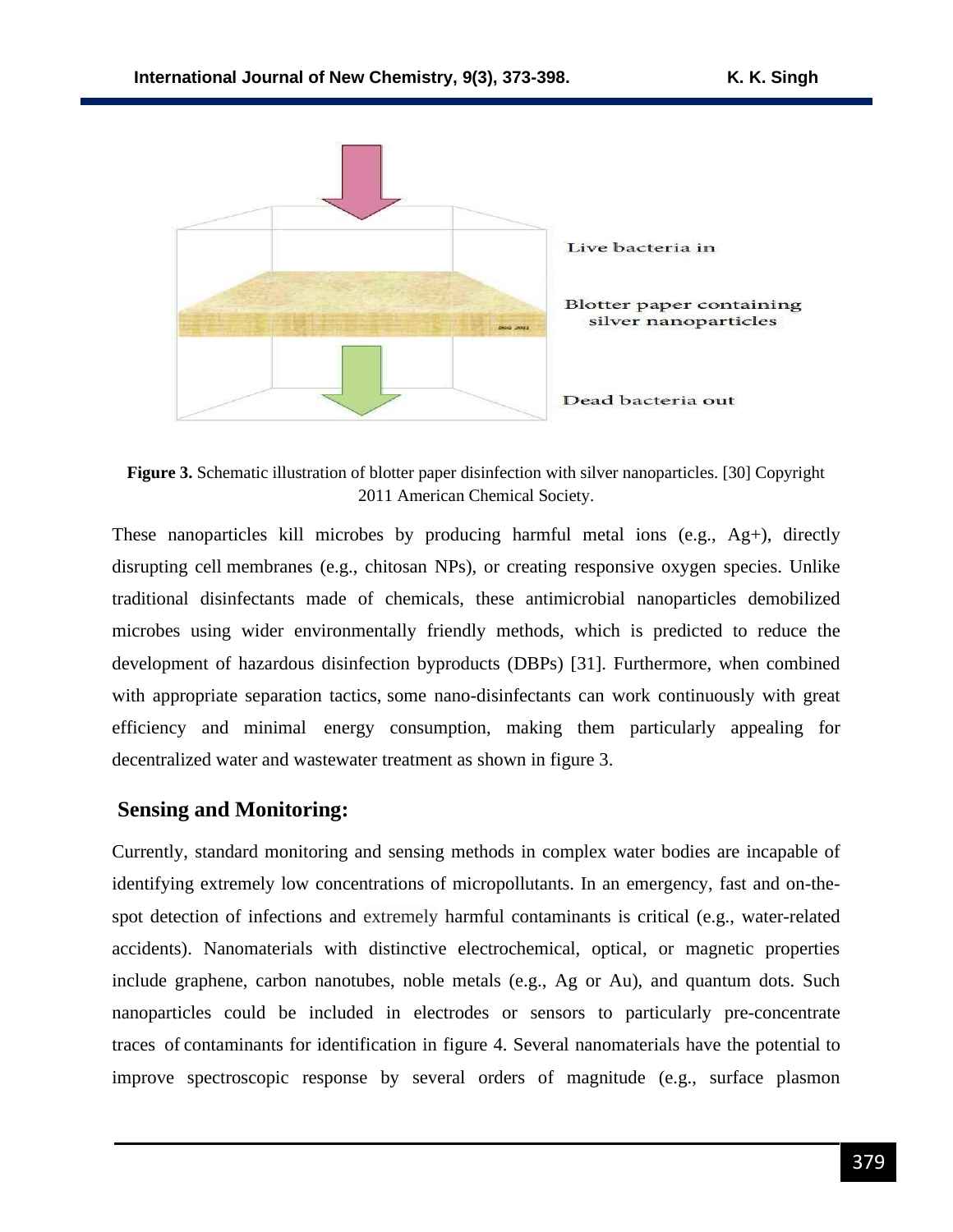resonances, or Raman shift) [32]. Furthermore, the potential of next-generation nanocomposite sensors in environmental monitoring andsensing has been extensively investigated [33].



**Figure 4.** The GQD-based nano-sensor quenches fluorescence in this illustration. [34] Copyright 2012AmericanChemicalSociety

### **The Usage of Nanomaterials in Water Remediation:**

Researchers must study various nanomaterials as we progress towards the field of nanotechnology. Many new nanoparticles were identified in this paper that may be used for water and wastewater cleanup. They addressed the synthesis, elimination of contaminants, and the underpinnings of their synthesis and mechanism.

# **Carbon-Based Nanomaterials:**

### **Graphene-Based Nanomaterials (GNMs):**

Graphene, a single nanoscale graphite sheet with a lot of environmental protection. GNMs are increasingly being used by several academics to regulate the environment of water. Graphene is produced in several techniques, including conversion of carbon nanotubes, reduction in chemicals, and mechanical peeling. Surfactant pollution in an aquatic habitat is a severe public health hazard. The surfactants can easily penetrate an aquatic ecosystem because of their surfacefunctioning capabilities, leading to the eutrophication of water. The adsorption of a nonionic surfactant was done with graphene oxide (GO) and reduced graphene oxide (rGO) (TX-100). Results showed that both GO and rGO would have the best adsorption capability for TX-100 of all materials investigated [35]. GO inhibits denitrification of anaerobic, and stimulates the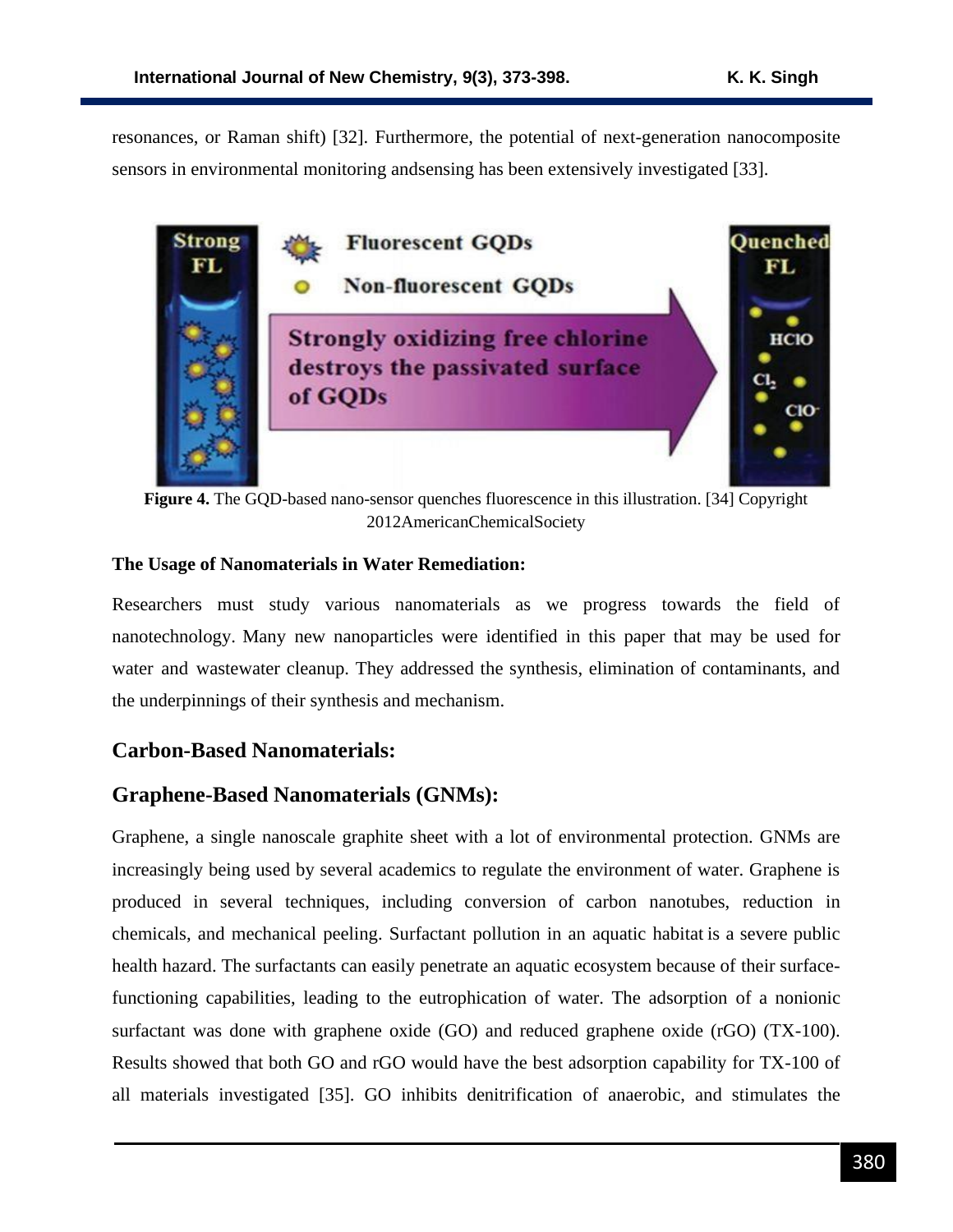formation of anaerobic ammonia. Another grave concern is the water contamination from antibiotics. A vast range of toxicity can be caused by antibiotics in water life and the elimination of some antibiotics does not influence regular wastewater treatment systems. Tetracycline adsorption on GNMs may be encouraged by electrostatic action. Graphene and nanotubes are good tetracycline adsorbents in carbon nanomaterials. To synthesize rGO, a photocatalytic method was used for reducing vacuum and UV light, and to produce a rGO/G-C3N4 hybrid film. Due to its stronger failure response to several salt ions, such as sodium ions in a certain amount of water, the graph functional film seems likely to be the next phase of isolation [36]. GNMs might be employed for the purification of water contamination according to all of the previous investigations. The propensity of GNMs to absorb hazardous compounds can change as they interact with the environment. Black Fe(II) demonstrated to be a moderate reducing agent of GNMs that is ecologically safe and able to greatly improve GNM efficiency and retain their chemical characteristics in water by figure 5.



**Figure 5.** The synthesis of graphene that has been AAIL-functionalized and then assembled with tyrosinasebiomolecules. [37] Copyright 2014 Elsevier.

### **Carbon Nanotubes (CNTs):**

CNTs (figure 6) are unique mechanical, electrical, and chemical nanomaterials. CNTs have a unique collection. Carbon nanotubes are capable of sorption so that some toxins can be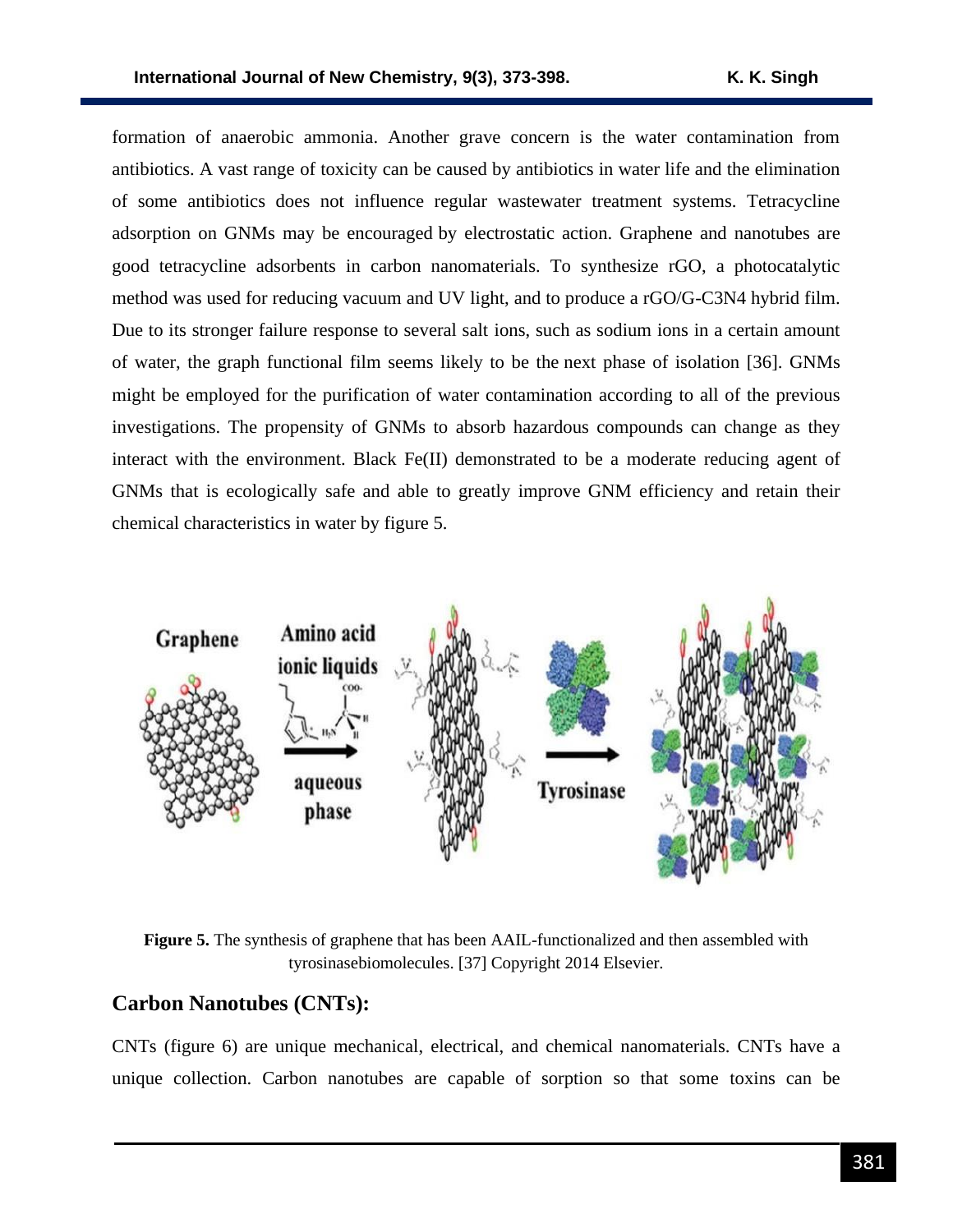eradicated from wastewater. Some researchers used FTIR spectroscopy to study the functional groups that were generated on the CNT surface. The temperature influence of carbon nanotubes on the FTIR spectrum was investigated. As organic dyes have become clear [38], the capacity of functionalized carbon nanotubes to absorb heavy metals is taken out of the water. Many methods (cycloadding, fluorination, oxidation, free radical polymerization, and diazonium salt reaction) increase the responsiveness and solubility of CNT. Many experts have studied the use of carbon nanotubes in water purification in recent years. Research showed that microwave-heated MWCNTs remove Zn(II), with a clearance rate of more than 99 percent, from aqueous solution. In many trials, carbon nanotubes were also demonstrated to break down harmful contaminants in water. Phenolic and water chemicals have a poor connection with the original external surface of the CNT, according to some researchers (poor physical absorption). They could more successfully adsorb on functional CNTs. The combination of phenol to CNT-OH was shown to be bigger than water molecules due to simultaneous H-binding and stacking in an environment [39]. Composite materials are also available for the production of carbon nanotubes and other compounds to remove pollutants from water.



**Figure 6.** Representations of the (super) structures of (a) MWCNTs and (b) SWCNTs. [40] Copyright 2009American Chemical Society

# **Graphitic Carbon Nitride (g-C3N4):**

The most typical technique of synthesizing g-C3N4 is thermal polymerase of the pre-bundled C-N core or nitrogen-rich formation. Dicyandiamide, cyanamide, urea, thiourea, and melamine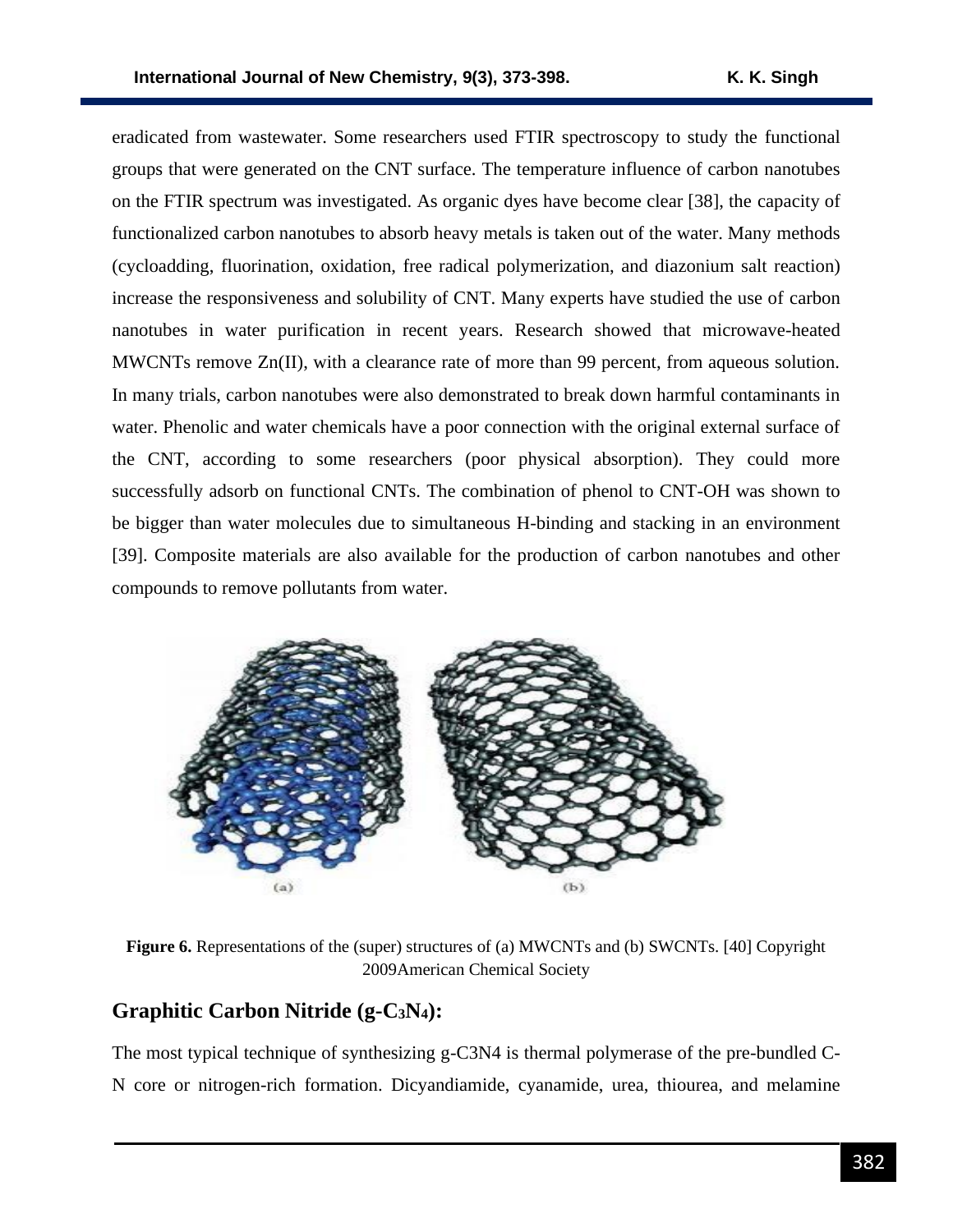have been used in various precursors. Generally, in the normal reaction to  $g-C_3N_4$  thermal polymerization, precursors had originally been changed into melamine, and condensation must also become available at approximately  $500-530^{\circ}$ C, through removal ammonia, g-C<sub>3</sub>N<sub>4</sub> must be obtained. The g-C3N4, however, is extremely unstable and divides into nitrogen and cyano fragments around 700 °C, even a little over 600 °C [41]. The use of the various materials and experiments changes features such as surface area, photoluminescence, morphology, C/N ratio  $g - C_3N_4$ , and porosity.

# **Nanoporous Carbon (NPCs):**

Their pores are distinguishable in nanoporous materials (pore size  $\leq$  2 nm), mesoporous (2–50 nm), and macroporous materials (50–1000 nm). NPC is generated from organic precursor molecules such as coal, wood, polymers, and fruit peel for combustion and/or physical stimulation. Flaws, reduced conductivity, and higher-temperature graphics are reducing the utility of these technologies. The employment of a thermally unstable component or thermosetting, templated or untemplated reactions, and activation of catalyst-assisted organic precursors can all improve synthetic processes. Hard and soft templates are suitable to produce accurate pore size NPCs [42]. Soft template synthesis is based on the self-assembly of the organic molecule to produce nanostructures. This is another approach, which was created with a hard template for synthesizing the mesoporous carbon compounds. To produce highly ordered NPCs with mesoporous structures, use the tough template approach. The steps in these methods are (a) that a template is constructed from a solid gel with regulated microstructure, (b) that the precursors are imbued with a template, (c). The hard template synthesis is of little benefit since during extraction from the template the NPCs sacrifice mesoporous structure. The synthesis of the template can help to overcome such limitations. It is possible to limit the thermodynamic interaction of the substances. The templates employed are amphiphilic in this technique. For the soft template-driven synthesis of NPCs, the precursor must have significant interaction with the pores. The heat should be strong, yet at experimental temperatures decomposable or extractable [43]. Moreover, the nanostructure must be tightly attached to the polymer, after carbonization or extraction of the porostructural component.

### **Carbon Nanofibers (CNFs):**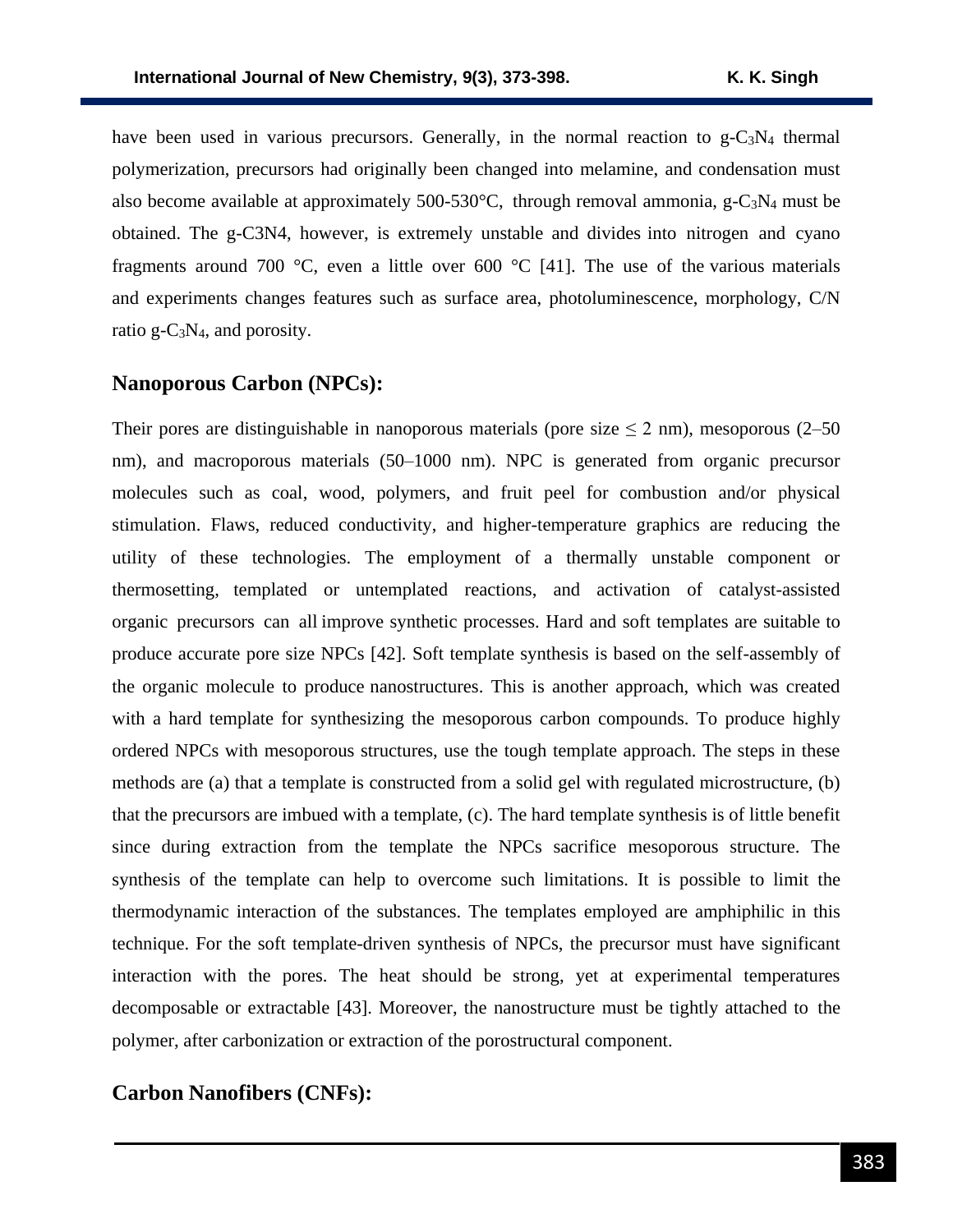Nanofibers are carbon strands of nanoscale diameter. They all have intriguing applications and are characterized by great mechanical stability, high surface-to-volume ratios, nanoscaledriven, and high appearance ratios. Electrospinning, CVD, and templating are the most frequent synthetic approaches to carbon nanofibers. The most popular and economical way of manufacturing high-quality carbohydrate nanofibers is electrospinning. This means extending the polymer solution or sol-gel under high voltage, and injecting it into a syringe pump, thin carbon filaments are generated onto an electrical receiver [44]. A spinneret is utilized for the high voltage and constant rate pumping of the solution. In the process, the solvent evaporates into nanofibers, with a diameter of a few nanometers on the electrode collector, and the strained substance solidifies. The carbon nanofibers in the electrospun industry are manufactured from polyacrylonitrile, phenolic resins, polyvinyl pyrrolidone, polyvinyl alcohol, and other chemicals. The nanofibers, which are manufactured by electric spinning, are displayed in figure7 in the form of carbonated polyacrylonitrile (PAN).



**Figure 7.** Carbonized polyacrylonitrile (PAN) nanofibers in TEM (C, D, E, and F) and SEM (a, b). [45] Copyright 2009, Royal Society of Chemistry.

### **Fullerene:**

Fullerenes were the first in the carbon family to be developed using the graphite vaporization process using low-pressure laser irradiation.  $C_{60}$ , with 12 pentagonal and 20 hexagonal rings of sp2-hybridized carbon atoms grouped in enclosed icosahedral cages, is the most prevalent kind of fullerene.  $C_{60}$  Fullerene was manufactured in considerable quantities initially utilizing the graphic carbon soot arc release process. Similar to carbon nanotubes, fullerenes may be manufactured. Since 1990, techniques of arc discharge have been applied consistently to create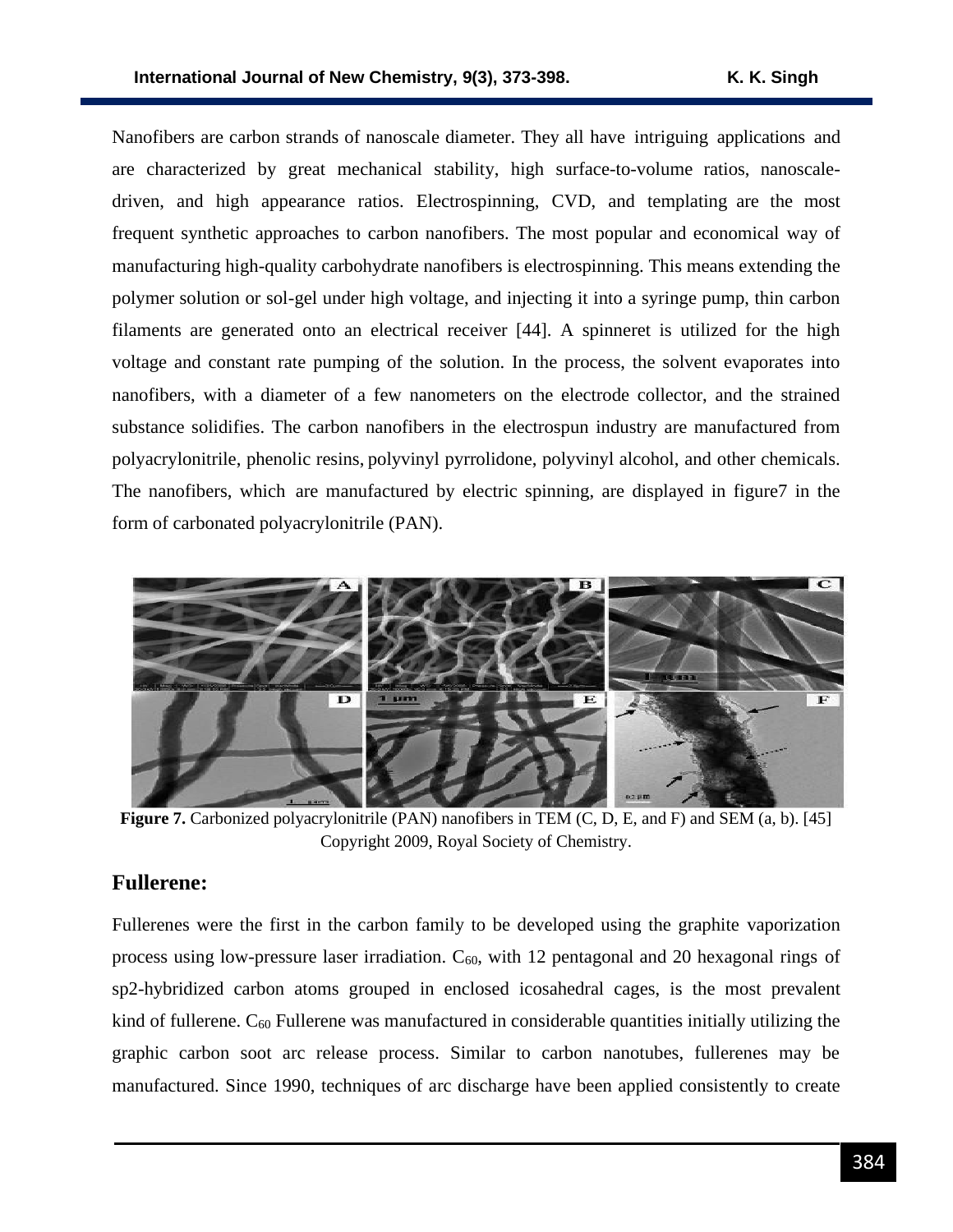high amounts of fullerene [46]. A graphite tube creates an electric arc to collect condensed soot in an inert environment. The methods followed were fullerene synthesis, comprising flames diffused, laser removal, electrons beam, ion beam sputtering, and chemical route. Covalent bonding is necessary for a more functional fullerene. Functionalization makes fullerene qualities suited for specific purposes. Fullerenes have been changed employing a nucleophile method with an ester group and then the SWCNT application has been functionalized [47]. Fullerenes are hydrophobic, however hydrophilic oramphiphilic may be used.

### **Nano-Diamonds:**

The nanoscale has diamond-like features and structure of the new nano-diamonds. During shock compression of carbon black and graphite in 1963, NDs were found in blast chambers. Including carbon film, CNT, CH4/H2 including graphite, Si, ethanol, NPs, carbon, and other carbon resources for ND synthesis precursors. Hydrothermal, laser bombardment, Microwave Plasma Chemical Vapor Deposition (MWPCVD), ion bombardment, explosion, and ultrasound have been attempted to synthesize NDs. Nonetheless, the preferred approach for creating highstandard NDs is CVD or detonation. The techniques of Micro-Plasma-CVDs (MWCVDs) draw great attention as they offer several advantages such as surface and interface engineering. A gaseous precursor breakdown enables the nanoparticles to be nucleated by the radicals in microplasma [48]. Particle size, growth, and agglomeration all have a high-pressure, smallvolume gaseous flow. A noble gas stabilization of the micro-plasma system is applied. In an argon-rich atmosphere, nanodiamonds production is preferred. A common MWCVD procedure is to bubble Ar gas into a cell containing active gas catalysts. Then the microplasma will be lit by high tension, direct current, and constant current. Precursors disintegrate into microplasma and condense into acetone at the exit of a reactor. Detonation is the most convenient and acceptable way of industrial nanodiamonds manufacture.

#### **Metal and Metal Oxides-Based Nanoparticles:**

Nanoscale metals and metal oxides have received considerable interest in the clearing of contaminants. The majority of nanoscales are iron-free, ferric oxide and cerium oxide, aluminum oxides, manganese oxide, titanium oxide, magnesium [49]. Also recent incidences of nanosized magnetic adsorbents. Many studies conclude that nanoscale metals and metal oxides are highly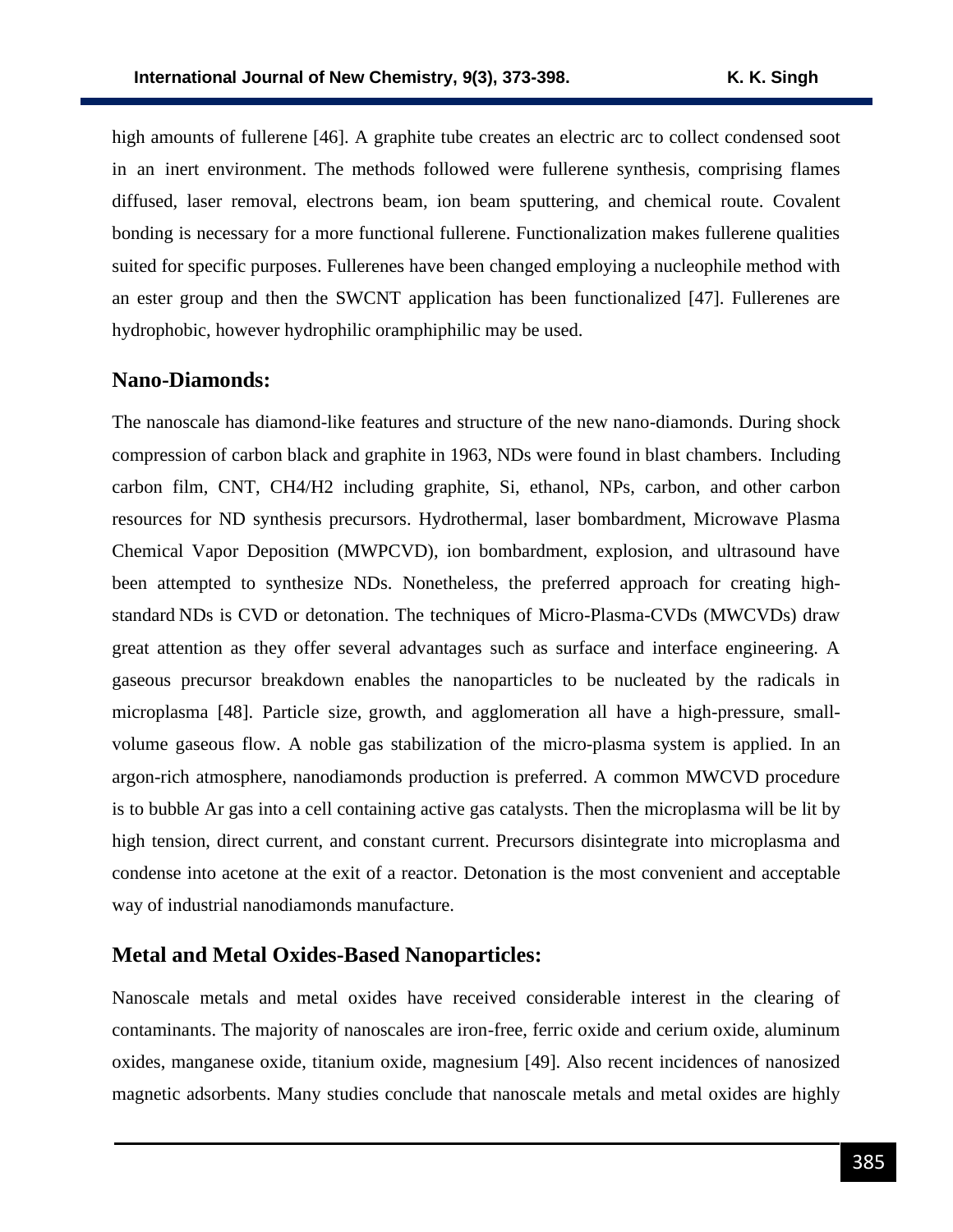adsorbed to arsenic, cadmium, chromium, and uranium and that they exceed other common contaminants, like organic and phosphate, in terms of high capacity and selectivity.

#### **Nanosized Zero-Valent Iron:**

A variety of iron oxides and hydroxide groups, such as nZVI have FeOOH, FeO, Fe2O3, Fe3O4, and Fe(OH)<sub>3</sub>, are present at Fe<sup>0</sup> oxidation. The Fe<sup>0</sup> core oxohydroxide shell is necessary to pollute, precipitate and adsorb water. When Fe is oxidized in water,  $H_2O_2$  is produced. After reaction with Fe<sup>2+</sup>, reactionary radical hydroxyl (°OH) is generated. E<sub>2</sub> and EE<sub>2</sub> are largely broken down by radicals by p-nitrophenol and hexabromocyclododecane [50]. It needs to be examined in detail. Degradation or decreasing quality goods that adversely affect human health may occur in a process or industrial operation. However, the authors anticipate a severe effect on the environmental and public health issues on the deteriorating intermediates. In addition to the iron core, the oxohydroxide layer also causes water contaminants to be precipitated. By altering it, the nZVI SSA can be enhanced between 20 and 100m2 g-1. The redox-active environment makes nZVI more reactive, yet because of spontaneous corrosion, the lifetime is still short. NZVI as in polymer matrices and the stabilization of NZVI as pore carbon is frequently required. The ability of nZVI to adsorb organic, as well as inorganic wastewater contaminants using a variety of stabilizers, has been established [51].

#### **Nanosized Iron Oxide:**

Iron oxide nanoparticles have lately acquired prominence due to their simplicity and abundance. Nanomagnetic maghemite ( $α$ -Fe2O3) and magnetic maghemite ( $μ$ -Fe2O3) are nanosorbents. In general, it is difficult to separate and reclaim dirty water because of the small size of nanosorbent materials. On the other hand, a magnetic field external to the magnetic magnets (Fe3O4) and magnetic maghemite ( $\mu$ -Fe2O3) can be employed to recover. They have proven to be effective as sorbent materials to remove heavy metals from water systems. Their adsorption properties (for example, crotonic acid copolymeric and acrylic acid) were modified with L-glutathione (GSH), EDTA, -thio—(propional acid)hepta(éthylene glycol) (PEG-SH), Meso-2,3-dimercaptosuccinic acid (DMSA), and mercaptobutyric acid (MBA). The Fe3O4 nanoparticles can be successfully immersed into a supple bonding shell if they have several functional groups. The nanostructure dispersion stability was also improved by a polymer shell [52]. Metal ions could bind to polymer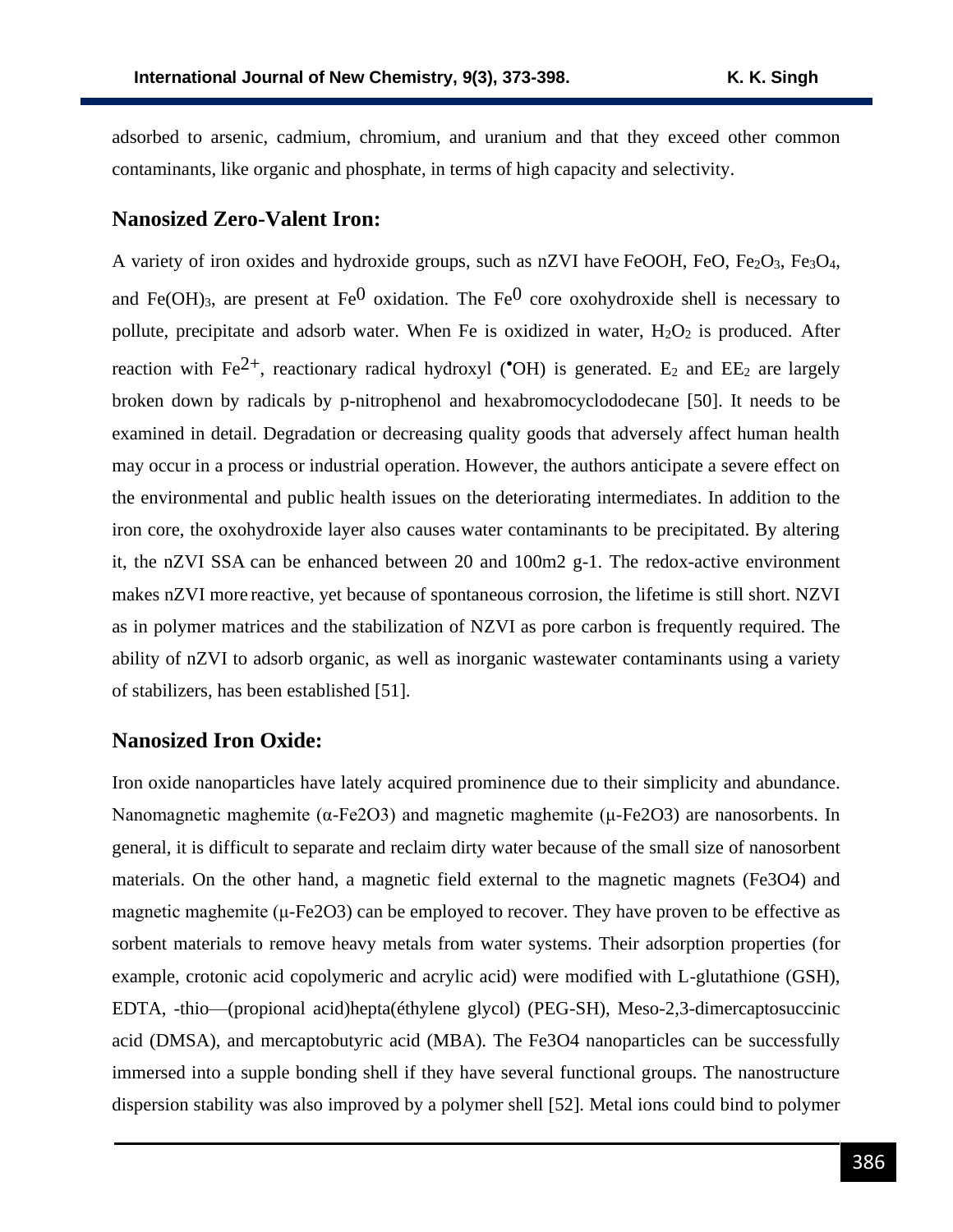molecules, making them ions carriers. As a dependable, economic sensor, catalyst, and environmental material, hematite ( $\alpha$ -Fe2O3) has been proposed. It was also proven that nanohematite is an excellent absorbent to remove spiced tap water ionized metal. The development of floral-like 3D-Fe2O3 microstructures has made water treatment possible. The porosity structure of α-Fe2O3 permits efficient clumping and access via many active locations to pollutants. Even numerous other nanomaterials listed above were considerably higher for the higher adsorption capacity of Cr(VI) and As(V) as-synthesized  $\alpha$ -Fe2O3.

#### **Nanosized Silicon Dioxide:**

Since its easy manufacture, environmental friendliness, high SSA (50-500 nm), and low cost, SiO2 has become a commonly used nanoparticle. An innovative study in which researchers have been using SiO2 cationic surfactants, such as Cetylpyridinium chloride (CPC) from SSA m2 g-1, to improve adsorption of both polar and non-polar organic contaminants [53]. Many advances and a direct correlation between adsorption capacity and adsorbent levels were noticed in CPC design. This approach can work with other nanoparticles (such as Al2O3) that have low adsorption of PAH wastewater pollutants. Dithiocarbamates containing SiO2 nanoparticles were also employed to absorb a range of pollutants of the inorganic metals, thanks to their multichannel affinity and different functionalization procedures.

### **Nanosized Titanium Dioxide:**

Both photocatalysis and adsorption are known, and the symbol for the element is TiO2. The presence of SSA, crystallinity, and the thickness of the TiO2 film all influence metal adsorption. TiO2 nanoparticles have a greater capability for Ni(II), Pb(II), Cd(II), Cu(II), and  $Zn(II)$ adsorption (329.8 nm). If the size of an NP is decreased, then it can provide additional surface active sites that are not saturated. The higher pore size and crystallinity of TiO2 NPs may further alter the adsorption capacity. When contrasted to Degussa P25 (SSA:  $55 \text{ g}$ -1m2 20 percentile, and 80 percentage), the commercial TiO2, Hombikat UV100, has a better As(V) and As(III) adsorption capability [54]. Incorporating TiO2 nanoparticles can lead to numerous pollutant adsorption approaches as shown in figure 8.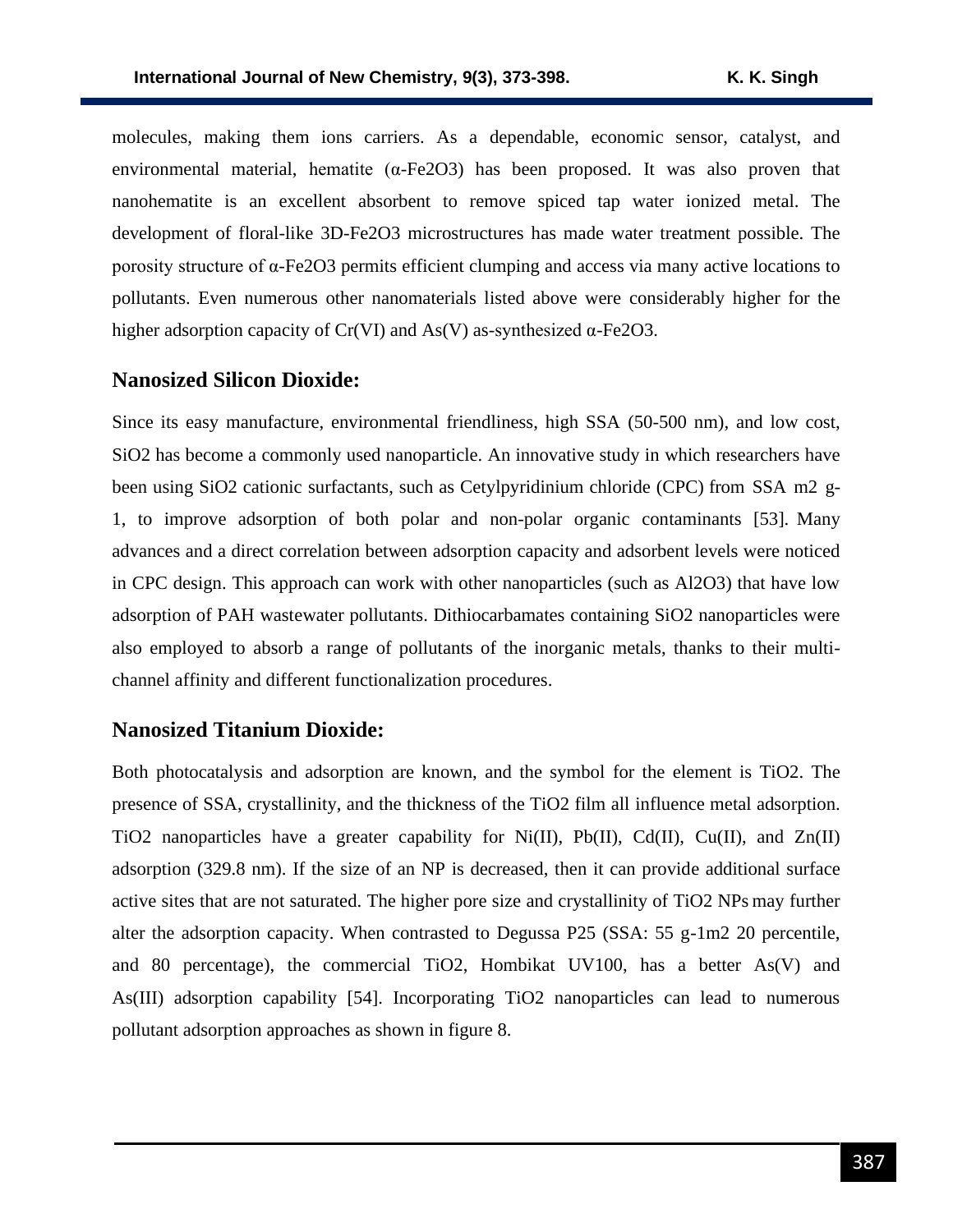

**Figure 8.** Schematic explanation of the TiO<sub>2</sub> photocatalytic process. [55] Copyright 2014, American Chemical Society.

It may have the lowest intermolecular diffusion-controlled due to its atomic structural order. Due to unbound electron pairs and total positive charge, the  $Ti^{4+}$  could be a Lewis acid. Oxygen anions are capable of binding cationic and acidic compounds  $(O<sup>2</sup>)$ . The TiO2 and impurities interact with other electrostatic and hydrogen linking forces. The problem with TiO2 was not solved fully. Intensively investigated was the purifying of water by TiO2-polymer composites. Research has shown TiO2 integrated to provide greater stability and recyclability with many polymers such as PAN, polystyrene,etc. [56].

### **Nanoparticles of Noble Metal:**

Metals such as silver (Ag), gold (Au), palladium (Pd), and platinum were noble metals (Pt). Often they have high energy of ionization and consequently a poor oxidation potential because of their short atomic size [57]. Moreover, the oxidation potential of nano-scales and ionization energy varied considerably and produced various unique noble processes of metal. The use of a stabilizing agent to manage and regulate nanocrystal nucleation and expansion was mainly created by noble metal nanoparticles by reducing metal salts and control. The stabilization of noble metal nanoparticles was commonly enhanced by surfactants and polymers [58]. The Ag and Au nanoparticles were commonly utilized to detect low levels of organic contaminants due to their distinctive visual characteristics. The Raman Signal increased considerably in the presence of silver nanostructures. In addition, a certain association was found between the concentration of pesticides and the change in the resonance of the plasmon wavelength.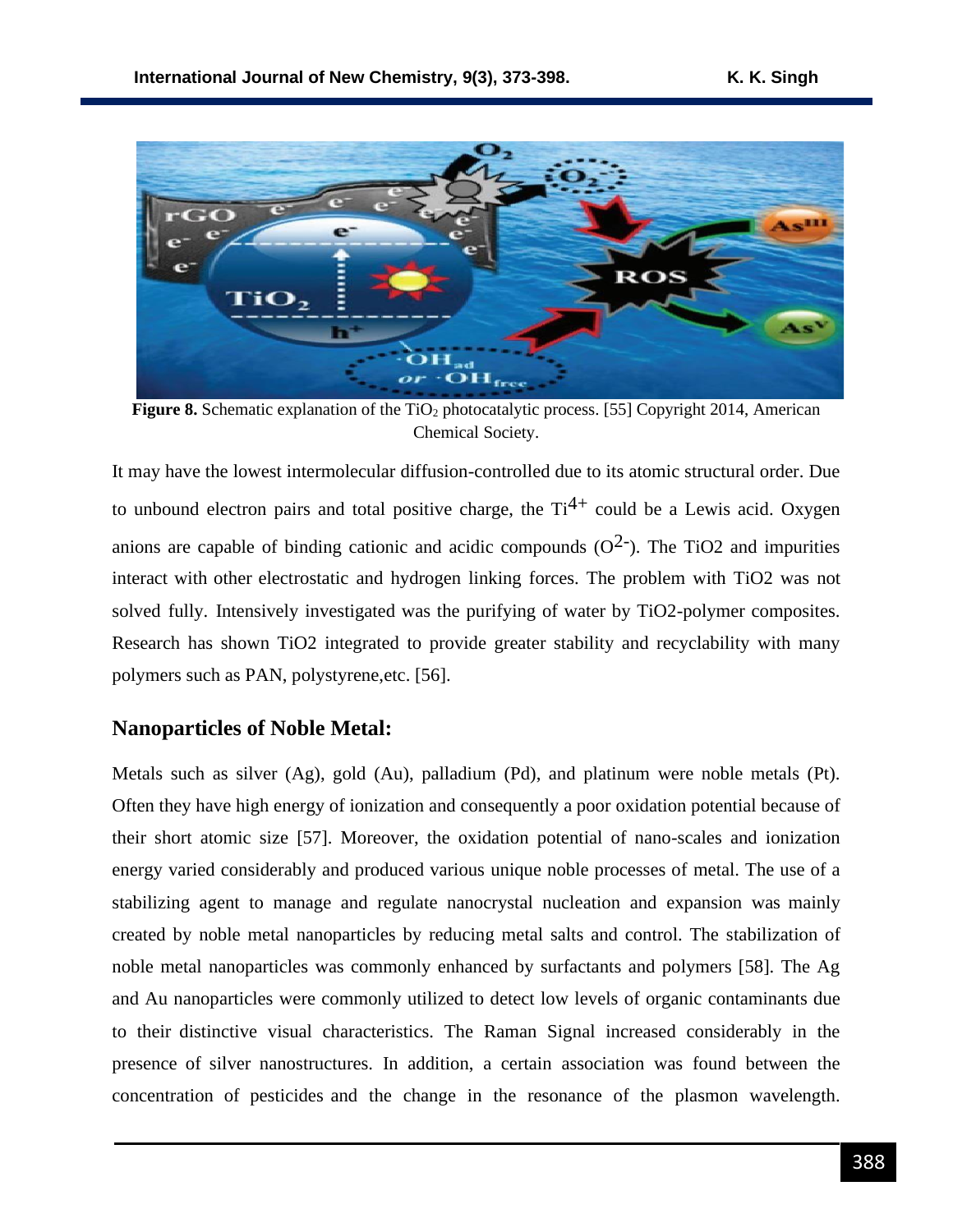When pesticides were present, the function group's signatures were modified to change the surface of gold and indoxyl nanoparticles with the ppt level nearing the detection limit. Several electrodes based on bimetallic nanoparticles Au/Pt, Ag/Au, or Ag/Pt were studied for the sensing, monitoring, and photocatalysis of trace pollutants until recently [59]. In addition to the observation of pollution, the inactivation of bacteria and pollutants can involve nanoparticles of noble metals. The capacity of Au 4,065  $g/g$  is capable of successfully absorbing Hg in the production of AuHg3, Au3Hg, and AuHg. The biocidal capacity of the silver nanoparticles has been used as a water disinfectant, and they may be deactivated when they come in contact with ag nanoparticles from water micro-organizations such as E. coli. Ag nanoparticles were suggested to disrupt the cell membrane directly via contact and to improve the antibacterial effectiveness with increasing atomic densities by influencing the antibacterial effect of crystal structure and particle size [60]. Ag nanoparticles are now widely used as textile fibers, surgical masks, and mouthwash disinfectants as well. Noble metal nanoparticles have also utilized numerous water contaminants, such as dyes, halogenate organics, and pesticides, for photocatalytic destruction. Noble metals can be used as sinks for electrons to prevent recombination of photogenerated e/h+ and to promote surface load separation. Noble metalbased nanocomposite products were generated, including Ag/ZnO and Pt/ZnO nanocomposites, AuCuSTiO2, and Ag/AgBr/graphene-oxide nanocomposites. In the case of catalytic energies, several nanocatalysts based on Pt, Pb, and Ag could también be employed [61].

### **Water Treatment with Nanocomposites:**

Most of the nanoparticles that are discussed here are primarily nanoparticles. Over the next few years, the use of nanoparticles in wastewater treatment is likely to expand, creating several significant hurdles, including the possibility for aggregate build-up, insoluble separation issues, and toxicity to both human and environmental health [62]. Impregnated nanoparticles and the hosts themselves are making use of nanocomposite materials that combine them. In addition, nanocomposites can help to keep nanoparticles out of the environment while also providing improvements to the nanotechnology infrastructure. It is a dense, multi-phase, solid material made of particles, voids, polymers, and gels. Nanocomposite choice could affect overall performance [63]. Although nanocomposites have good dispersion, stability, and recyclability, free nanoparticles have superior dispersion, stability, and recycling properties. There may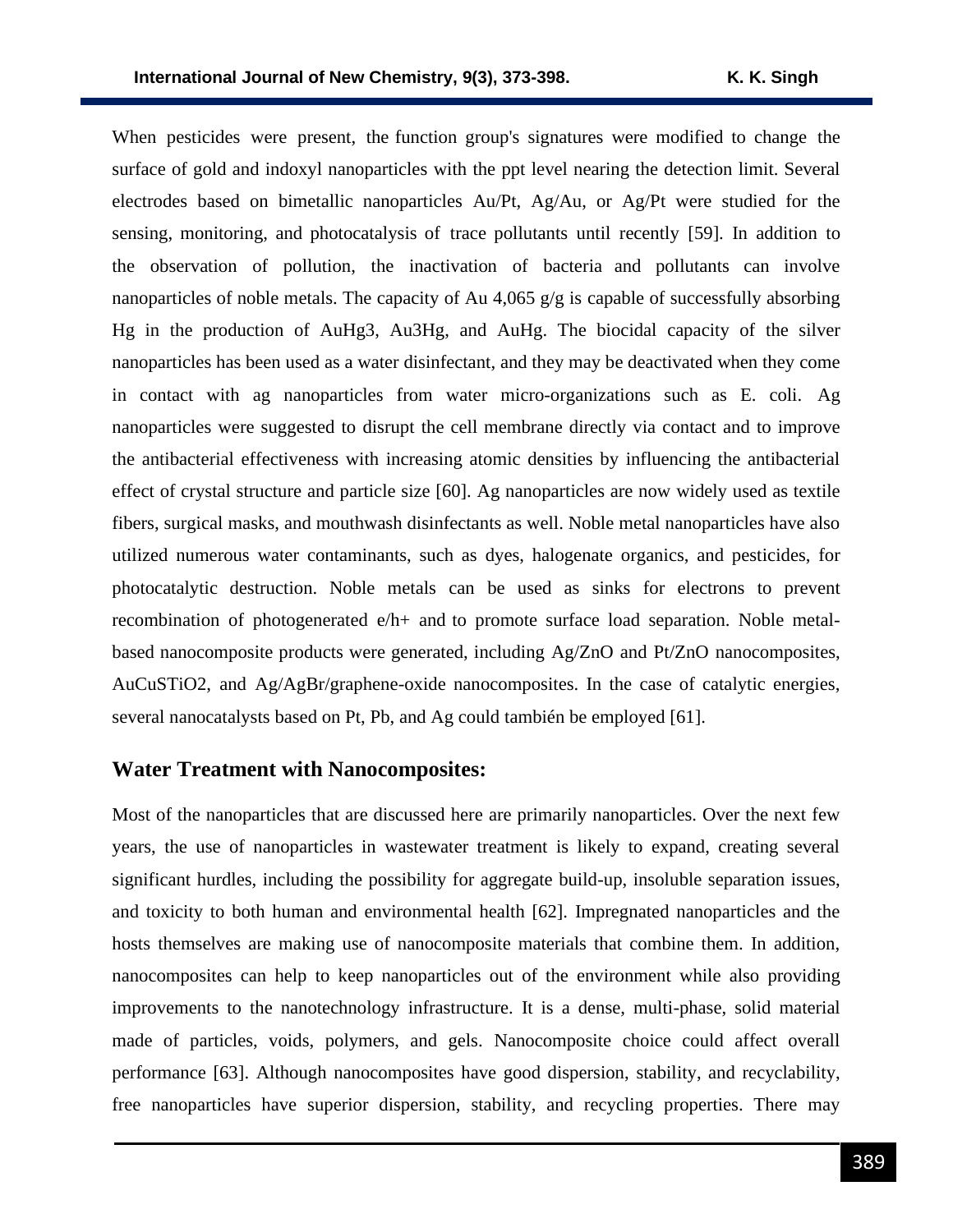therefore be a way to bridge the gap between the nanoscale and the mesoscale with nanocomposite materials. Water nanotechnology had been believed to be more useful in largescale applications with the usage of nanocomposites, until recently [64]. Many different nanocomposite materials, including magnetic, organic, and inorganic, were discussed in this study. A model made up of 9 distinctive elements is shown in Figure 9.



**Figure 9.** Illustration of Nano-enabled features and typical environmental nanocomposites

#### **Nanoparticles Regeneration:**

Water purification technology must regenerate nanoparticles to preserve the economy. Nanoparticle regeneration occurs in pH-dependent liquids. This is also possible by using immobilization and separation procedures. Because of its chemical properties, membrane filtration provides opportunities for the reuse and regeneration of nanoparticles. In comparison to polymer membranes, ceramic membranes are usually preferred since they are UV resistant [65]. Without raw water pretreatment, scattered particles get trapped in membranes, reducing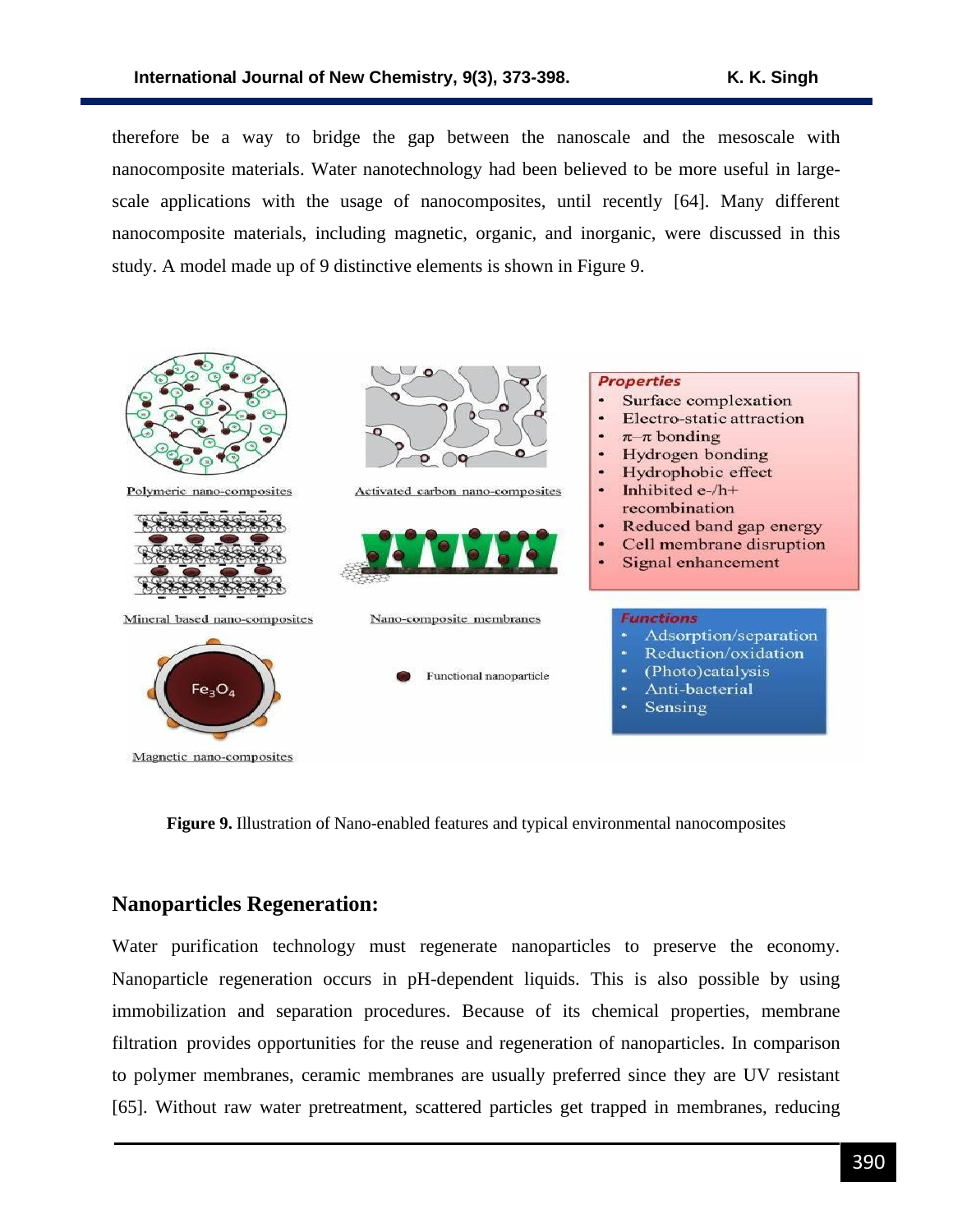treatment effectiveness. Immobilization is another way to deal with nanomaterials. Immobilization has so far proven unsuccessful. Low-cost, easy technologies are required to reduce nanoparticle inefficiency. Magnetic separation is yet another technique of separating magnetic nanoparticles. Surface-covered treatments release nanomaterials quickly and thoroughly. Nanomaterials have staying power. To properly recognize a nanomaterial leak, there is a technological barrier, a large number of detection techniques [66]. Recycling nanoparticles makes them a more cost-effective material. Nanoparticles' regeneration capabilities are especially important for wastewater remediation. In complex aqueous matrices, various nanoparticle detection techniques exist. Advanced, costly, and complex. These kinds of nanomaterial studies are in great demand now. Nanoparticle management and pollutant recovery are critical. Nanotoxicology risks are well established, as well as suitable disposal. Reusing the nanoparticle will allow you to craft bricks, stones, and the like. When in doubt, just recycle it! priority pollutants can be considered recovered contaminants [67].

### **Safety, Toxicity, and Environmental Impact of Nanomaterials:**

Because nanoparticle behavior and environmental fate remain poorly understood, the problem of nanoparticle toxicity remains a threat. The difficulty of nanoparticle toxicity, together with the riskof exposure, is related to nanotechnology. A biological or chemical effect on the environment or humans is the first big issue. The leakage, spillage, circulation, and concentration of nanoparticles may affect the individuals and their environment [68]. Due to their accurate size, shape, reactivity, and other features, these nanoparticles are highly desirable. They can be dangerous to the environment as well as individuals. Our bodies can be exposed to nanoparticles in a variety of ways, including via the skin, by inhalation, or through the mouth and intestines. You should be aware that viruses can be transmitted throughout your whole body, including your heart, brain, kidneys, liver, nervous system, and marrow. Reactive oxygen species (ROS) and chemical reactivity are two factors that may lead to nanoparticle toxicity. Carbon nanotubes and metal oxides are used to make ROS [69]. Many researchers believe that oxidative stress, an increase in inflammation, and damage to the genetic material, membranes, and proteins all stem from the use of ROS. These nanoparticles can cling to the body, which causes the enzymes and proteins to go haywire. The toxicity of environmental nanoparticles is demonstrated through their aggregate formation. The literature has thorough research on the hazards of nanoparticles in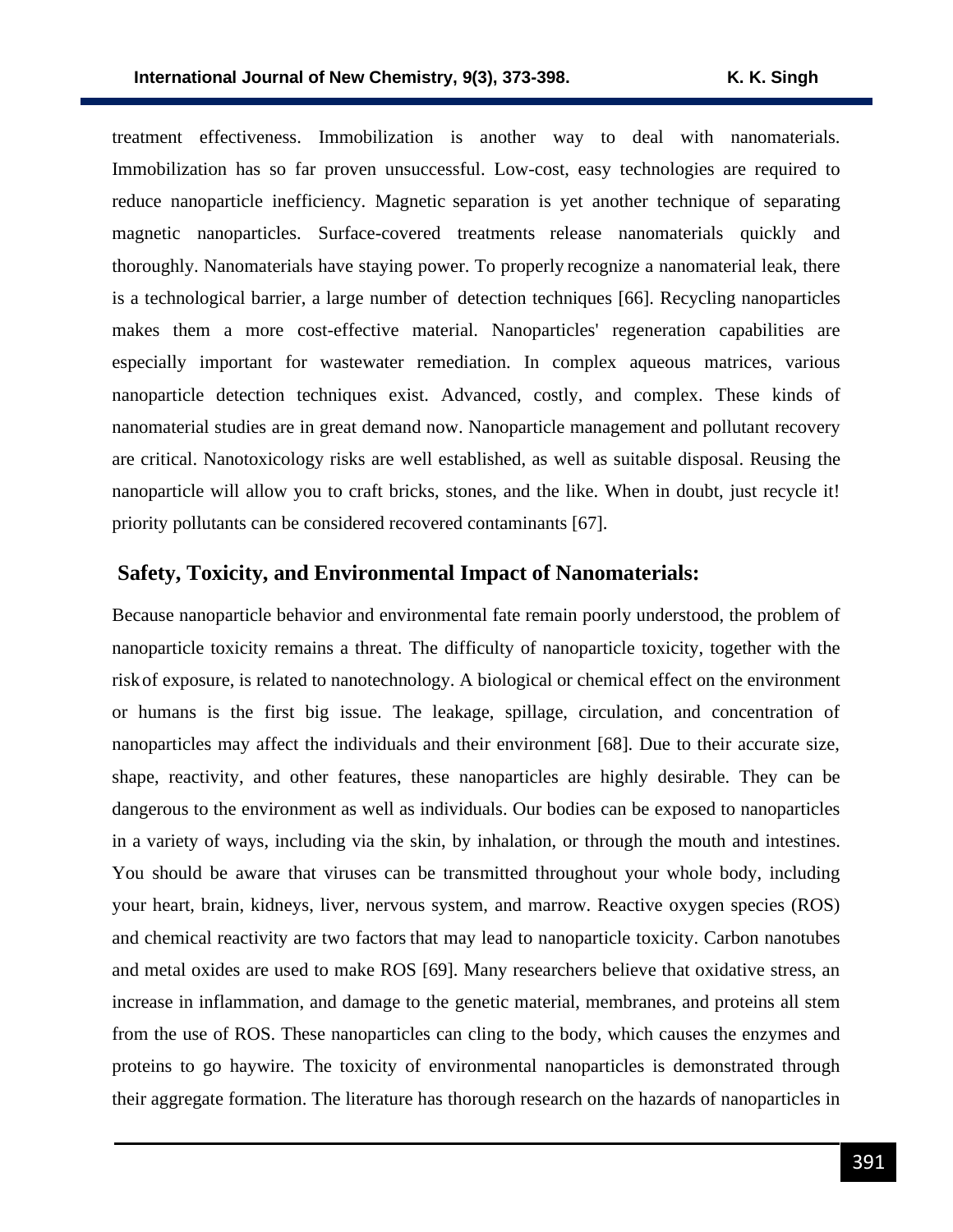the environment. The presence of nanomaterials inside the ecosystem calls for the implementation of risk assessment and management practices [70].To prevent nanoparticles from being widely used in water purification, how can we keep them out of the water supply? Tremendous attention needs to be given to massive production facilities, waste management, and energy efficiency. Delays in the broad use of nanotechnology for water filtration may be caused by these challenges. There is still no known method for studying the nanomaterials' behavior inside the body.

### **Conclusions and Future Perspective:**

Nanomaterials as high-performance adsorbents, photocatalysts, and aquatic disinfectants are being explored for their potential. Their good properties include high performance, rapid kinetics, specificity, photochemical efficiency of the broad range, and powerful anti-bacterial activity. In water treatment techniques such as disinfection, NMs are particularly effective. They could be vital for the development of water treatment technologies for the future generation. Nanomaterials in engineering have many obstacles to resolve. As a result of van der Waals interactions, nanomaterials tend to cluster. The recycling of nanomaterials from treated water is problematic, even when magnetic nanoparticles are used. Nanotechnology is a possibility; the features of nanoparticles are especially well-tailored to fast water treatment. Further research on nanomaterial issues is required. To date, there have only been a few nanomaterials sold. Future research and development should concentrate on making nanomaterials cheaper for maximum usage in water as well as wastewater treatment. A protracted study might focus on boosting nanoparticles' functional qualities for detection and pollutants remediation, while consideration could also be given to the environmental consequences and risks associated with nanomaterials. Multiple questions, (eg., why different behavioral nanomaterials? In different water environments, how do nanomaterials react differently? Is there a wider spectrum of nanomaterials to be researched for water purification and remedy?).

### **References:**

[1] Savage, N. & Diallo, M. S. Nanomaterials and Water Purification: Opportunities and Challenges. *Journal of Nanoparticle Research* 7, 331–342 (2005).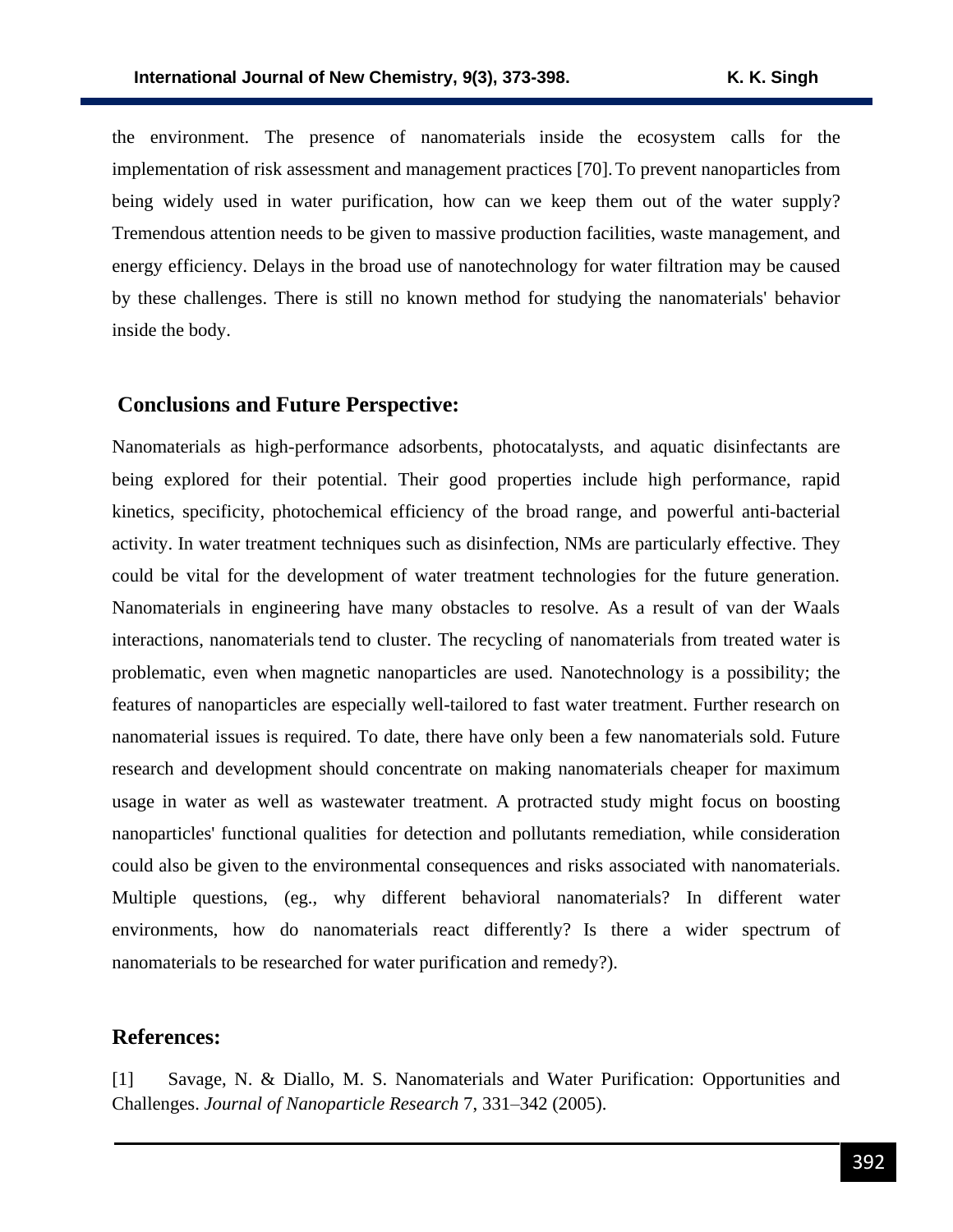[2] Narayan, R. Use of nanomaterials in water purification. *Materials Today* 13, 44–46 (2010).

[3] Khan, S. T. & Malik, A. Engineered nanomaterials for water decontamination and purification: From lab to products. *Journal of Hazardous Materials* 363, 295–308 (2019).

[4] Wang, D. A critical review of cellulose-based nanomaterials for water purification in industrial processes. *Cellulose* 26, 687–701 (2018).

[5] Santhosh, C. *et al.* Iron Oxide Nanomaterials for Water Purification. *Nanoscale Materials in Water Purification* (2018). Available at: [https://www.sciencedirect.com/science/article/pii/B9780128139264000227.](https://www.sciencedirect.com/science/article/pii/B9780128139264000227)

[6] Saleh, T. A. Advanced Nanomaterials for Water Engineering, Treatment, and Hydraulics. *IGI Global* (1AD). Available at: [https://www.igi-global.com/book/advanced](https://www.igi-global.com/book/advanced-nanomaterials-water-engineering-treatment/172020)[nanomaterials-water-engineering-treatment/172020.](https://www.igi-global.com/book/advanced-nanomaterials-water-engineering-treatment/172020)

[7] Ihsanullah, I. MXenes (two-dimensional metal carbides) as emerging nanomaterials for water purification: Progress, challenges, and prospects. *Chemical Engineering Journal* 388, 124340 (2020).

[8] Functional nanomaterials for water purification - La ... Available at: [https://link.springer.com/article/10.1393/ncr/i2017-10142-8.](https://link.springer.com/article/10.1393/ncr/i2017-10142-8)

[9] Das, R. *et al.* Recent advances in nanomaterials for water protection and monitoring. *Chemical* Society Reviews (2017). Available at: [https://pubs.rsc.org/en/content/articlelanding/2017/cs/c6cs00921b.](https://pubs.rsc.org/en/content/articlelanding/2017/cs/c6cs00921b)

[10] Singh, N. B., Nagpal, G. & Agrawal, S. Water purification by using Adsorbents: A Review. *Environmental Technology & Innovation* (2018). Available at: [https://www.sciencedirect.com/science/article/pii/S2352186417302663.](https://www.sciencedirect.com/science/article/pii/S2352186417302663)

[11] Kidd, J., Westerhoff, P. & Maynard, A. D. Public perceptions for the use of nanomaterials for in-home drinking water purification devices. *NanoImpact* 18, 100220 (2020).

[12] Zeng, M. *et al.* Engineered two-dimensional nanomaterials: an emerging paradigm for water purification and monitoring. *Materials Horizons* (2020). Available at: [https://pubs.rsc.org/en/content/articlelanding/2021/mh/d0mh01358g#!](https://pubs.rsc.org/en/content/articlelanding/2021/mh/d0mh01358g)

[13] Zahid, M. *et al.* Hybrid nanomaterials for water purification. *Multifunctional Hybrid Nanomaterials for Sustainable Agri-Food and Ecosystems* (2020). Available at: [https://www.sciencedirect.com/science/article/pii/B9780128213544000078.](https://www.sciencedirect.com/science/article/pii/B9780128213544000078)

[14] An Overview of Nanomaterials for Water Technology ... Available at: [https://www.igi-](https://www.igi-global.com/chapter/an-overview-of-nanomaterials-for-water-technology/176512)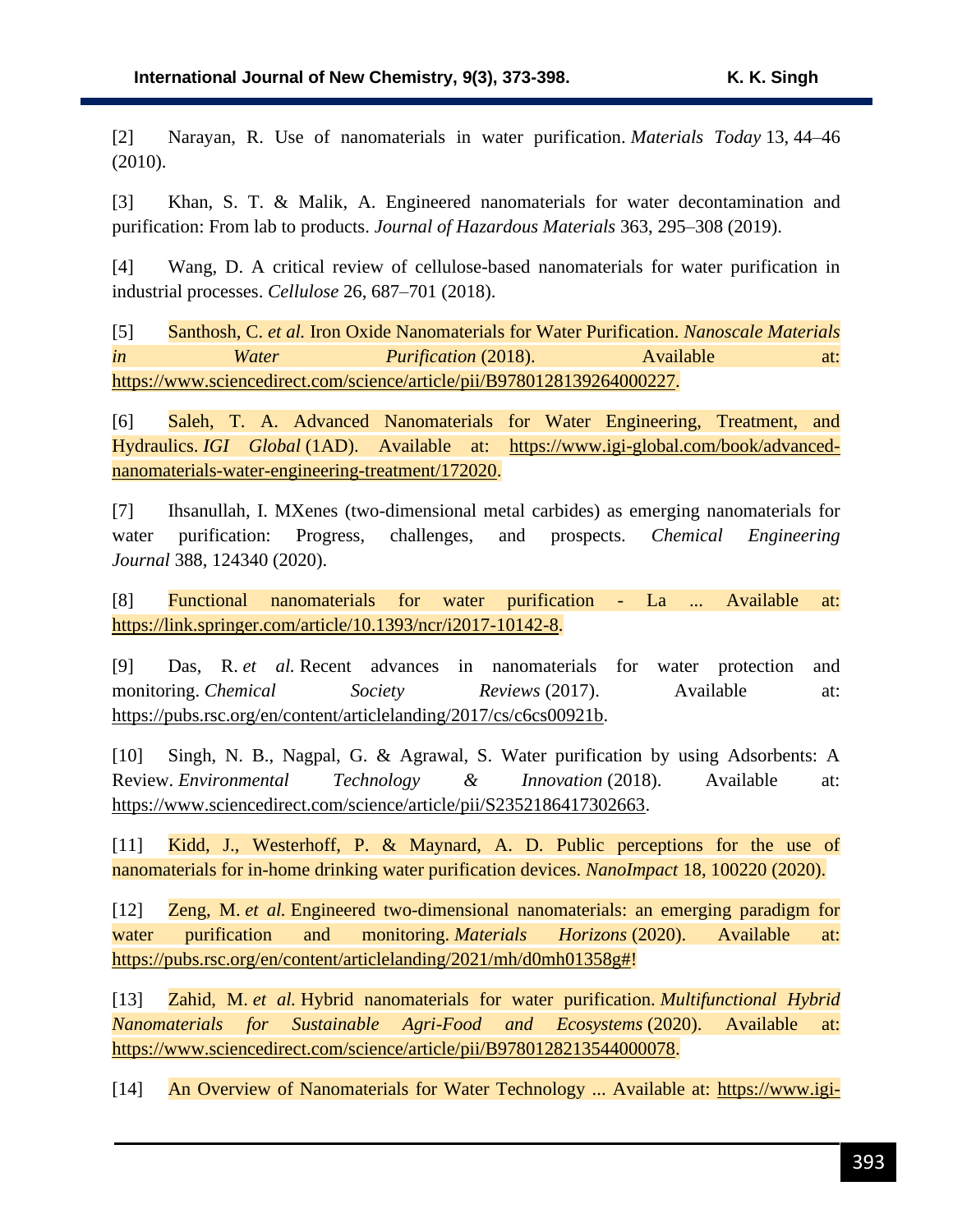[global.com/chapter/an-overview-of-nanomaterials-for-water-technology/176512.](https://www.igi-global.com/chapter/an-overview-of-nanomaterials-for-water-technology/176512)

[15] Ahuja, S. Select applications of nanomaterials for water purification. *Handbook of Water Purity and Quality (Second Edition)* (2021).

[16] Romanovski, V. Agricultural waste based-nanomaterials: Green technology for water purification. *Aquananotechnology* (2021). Available at: [https://www.sciencedirect.com/science/article/pii/B9780128211410000136.](https://www.sciencedirect.com/science/article/pii/B9780128211410000136)

[17] *Mohammed, M.B. (2011) Low Cost Nanomaterials for Water Desalination and Purification. Final Technical Report, United Nations-UNESCO. - References - Scientific Research* and at: *Publishing* Available at: *at: at:* [https://www.scirp.org/\(S\(lz5mqp453edsnp55rrgjct55.\)\)/reference/referencespapers.aspx?referenc](https://www.scirp.org/(S(lz5mqp453edsnp55rrgjct55.))/reference/referencespapers.aspx?referenceid=2529208) [eid=2529208.](https://www.scirp.org/(S(lz5mqp453edsnp55rrgjct55.))/reference/referencespapers.aspx?referenceid=2529208)

[18] Li Q; Mahendra S; Lyon DY; Brunet L; Liga MV; Li D; Alvarez PJ; Antimicrobial nanomaterials for water disinfection and microbial control: potential applications and implications. *Water research* Available at: [https://pubmed.ncbi.nlm.nih.gov/18804836/.](https://pubmed.ncbi.nlm.nih.gov/18804836/)

[19] Nasrollahzadeh, M., Sajjadi, M., Iravani, S. & Varma, R. S. Green-synthesized nanocatalysts and nanomaterials for water treatment: Current challenges and future perspectives. *Journal of Hazardous Materials* (2020). Available at: [https://www.sciencedirect.com/science/article/pii/S030438942031390X.](https://www.sciencedirect.com/science/article/pii/S030438942031390X)

[20] Xue, X.-yan, Cheng, R., Shi, L., Ma, Z. & Zheng, X. Nanomaterials for water pollution monitoring and remediation: Semantic Scholar. *undefined* (1970). Available at: [https://www.semanticscholar.org/paper/Nanomaterials-for-water-pollution-monitoring-and-Xue-](https://www.semanticscholar.org/paper/Nanomaterials-for-water-pollution-monitoring-and-Xue-Cheng/edf7c46320202ba7e19dabb50665a4d8cb0178b8)[Cheng/edf7c46320202ba7e19dabb50665a4d8cb0178b8.](https://www.semanticscholar.org/paper/Nanomaterials-for-water-pollution-monitoring-and-Xue-Cheng/edf7c46320202ba7e19dabb50665a4d8cb0178b8)

[21] Lee, C. H., Tiwari, B., Zhang, D. & Yap, Y. K. Water purification: oil-water separation by nanotechnology and environmental concerns. *Environmental Science: Nano* (2017).

[22] Santhosh, C. *et al.* Role of nanomaterials in water treatment applications: A review. *Chemical Engineering Journal* (2016). Available at: [https://www.sciencedirect.com/science/article/pii/S1385894716311287.](https://www.sciencedirect.com/science/article/pii/S1385894716311287)

[23] Singh, K. K., Singh, A. & Rai, S. A study on nanomaterials for water purification. *Materials Today: Proceedings* (2021). doi:10.1016/j.matpr.2021.07.116.

[24] Zhu, Y. *et al.* Behavior, remediation effect and toxicity of nanomaterials in water environments. *Environmental research* (2019).

[25] Teow, Y. H. & Mohammad, A. W. New generation nanomaterials for water desalination: A review. *Desalination* (2017).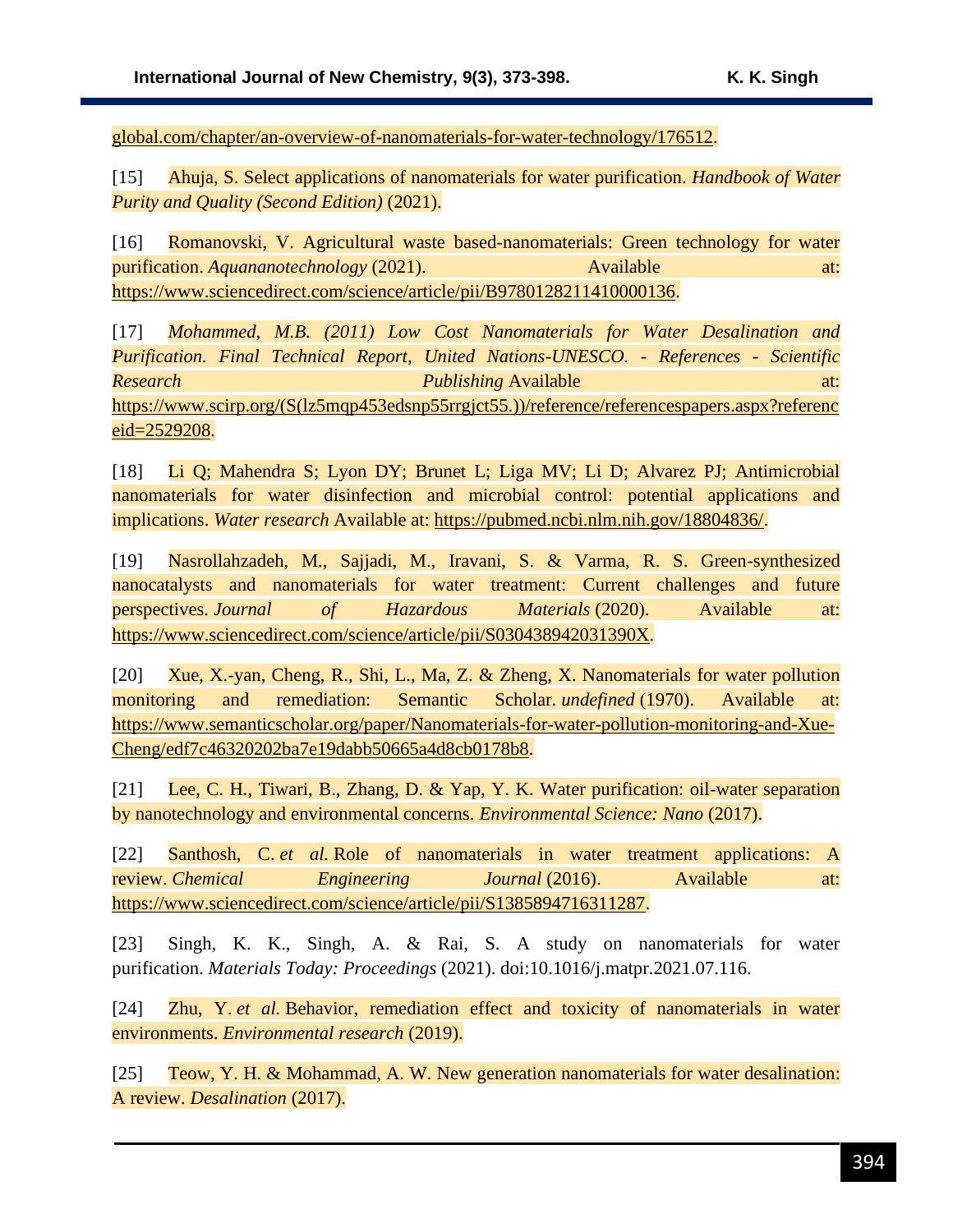[26] Gopakumar, D. A. *et al.* Nanomaterials-State of Art, New Challenges, and Opportunities. *Nanoscale Materials in Water Purification* (2018).

[27] The potential of nanofibers and nanobiocides in water ... Available at: [https://www.researchgate.net/profile/Marelize-](https://www.researchgate.net/profile/Marelize-Botes/publication/41101090_The_potential_of_nanofibers_and_nanobiocides_in_water_purification/links/0f317534651aff3a4c000000/The-potential-of-nanofibers-and-nanobiocides-in-water-purification.pdf)

[Botes/publication/41101090\\_The\\_potential\\_of\\_nanofibers\\_and\\_nanobiocides\\_in\\_water\\_purifica](https://www.researchgate.net/profile/Marelize-Botes/publication/41101090_The_potential_of_nanofibers_and_nanobiocides_in_water_purification/links/0f317534651aff3a4c000000/The-potential-of-nanofibers-and-nanobiocides-in-water-purification.pdf) [tion/links/0f317534651aff3a4c000000/The-potential-of-nanofibers-and-nanobiocides-in-water](https://www.researchgate.net/profile/Marelize-Botes/publication/41101090_The_potential_of_nanofibers_and_nanobiocides_in_water_purification/links/0f317534651aff3a4c000000/The-potential-of-nanofibers-and-nanobiocides-in-water-purification.pdf)[purification.pdf.](https://www.researchgate.net/profile/Marelize-Botes/publication/41101090_The_potential_of_nanofibers_and_nanobiocides_in_water_purification/links/0f317534651aff3a4c000000/The-potential-of-nanofibers-and-nanobiocides-in-water-purification.pdf)

[28] Survey of industrial perceptions for the use of ... Available at: [https://asu.pure.elsevier.com/en/publications/survey-of-industrial-perceptions-for-the-use-of](https://asu.pure.elsevier.com/en/publications/survey-of-industrial-perceptions-for-the-use-of-nanomaterials-for)[nanomaterials-for.](https://asu.pure.elsevier.com/en/publications/survey-of-industrial-perceptions-for-the-use-of-nanomaterials-for)

[29] AP, V. H. B. L. L. P. M. Nanocellulose-Based Materials for Water Purification. *Nanomaterials (Basel, Switzerland)* Available at: [https://pubmed.ncbi.nlm.nih.gov/28336891/.](https://pubmed.ncbi.nlm.nih.gov/28336891/)

[30] Dankovich, T. A. & Gray, D. G. Bactericidal Paper Impregnated with Silver Nanoparticles for Point-of-Use Water Treatment. *Environmental Science & Technology* 45, 1992–1998 (2011).

[31] MR; C. A. W. L. C. F. W. Cellulose nanomaterials in water treatment technologies. *Environmental science & technology* Available at: [https://pubmed.ncbi.nlm.nih.gov/25837659/.](https://pubmed.ncbi.nlm.nih.gov/25837659/)

[32] Li, C. *et al.* Carbon-based membrane materials and applications in water and wastewater treatment: a review - Environmental Chemistry Letters. *SpringerLink* (2020).

[33] New Carbon Nanomaterials for Water Purification from Heavy ... Available at: [https://www.researchgate.net/publication/322593295\\_New\\_Carbon\\_Nanomaterials\\_for\\_Water\\_](https://www.researchgate.net/publication/322593295_New_Carbon_Nanomaterials_for_Water_Purification_from_Heavy_Metals) Purification from Heavy Metals.

[34] Dong Y; Li G; Zhou N; Wang R; Chi Y; Chen G; Graphene quantum dot as green and facile sensor for free chlorine in drinking water. *Analytical chemistry* Available at: [https://pubmed.ncbi.nlm.nih.gov/22957474/.](https://pubmed.ncbi.nlm.nih.gov/22957474/)

[35] Recent Advances in Nanoporous Membranes for Water Purification. Available at: [https://pubmed.ncbi.nlm.nih.gov/29370128/.](https://pubmed.ncbi.nlm.nih.gov/29370128/)

[36] Lu, F. & Astruc, D. Nanocatalysts and other nanomaterials for water remediation from organic pollutants. *Coordination Chemistry Reviews* (2020).

[37] M; A. R. D. S. Water purification using magnetic assistance: a review. *Journal of hazardous materials* Available at: [https://pubmed.ncbi.nlm.nih.gov/20488616/.](https://pubmed.ncbi.nlm.nih.gov/20488616/)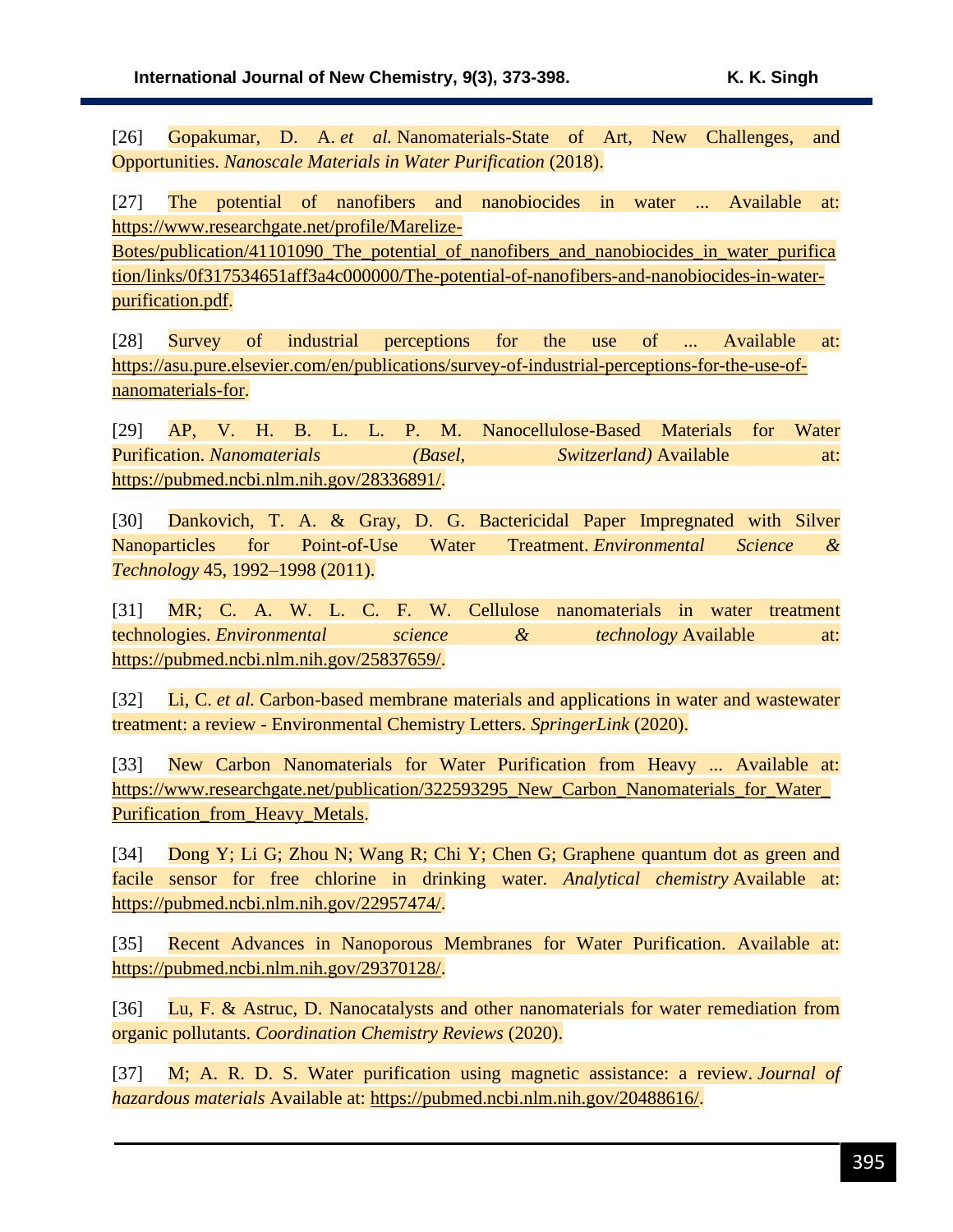[38] Dongre, R. S. Rationally fabricated nanomaterials for desalination and water purification. *Novel Nanomaterials: Synthesis and Applications*, 271 (2018).

[39] Nasrollahzadeh, M., Sajjadi, M., Iravani, S., & Varma, R. S. Carbon-based sustainable nanomaterials for water treatment: State-of-art and future perspectives. *Chemosphere*, 128005 (2020).

[40] Lu, X., Wang, X., Jin, J., Zhang, Q., & Chen, J. Electrochemical biosensing platform based on amino acid ionic liquid functionalized graphene for ultrasensitive biosensing applications. *Biosensors and Bioelectronics*, *62*, 134-139 (2014).

[41] Singh, P., Shandilya, P., Raizada, P., Sudhaik, A., Rahmani-Sani, A., & Hosseini-Bandegharaei, A. Review on various strategies for enhancing photocatalytic activity of graphene-based nanocomposites for water purification. *Arabian Journal of Chemistry*, *13*(1), 3498-3520 (2020).

[42] Sannino, D., Rizzo, L., & Vaiano, V. Progress in Nanomaterials Applications for Water Purification. In *Nanotechnologies for Environmental Remediation* (pp. 1-24). Springer, Cham. (2017).

[43] Şimşek, B., Sevgili, İ., Ceran, Ö. B., Korucu, H., & Şara, O. NNanomaterials based drinking water purification: a comparative study with a conventional water purification process. *Periodica Polytechnica Chemical Engineering*, *63*(1), 96-112. (2019)..

[44] Mishra, A. K., Hussain, C. M., & Mishra, S. B. (Eds.). *Nanomaterials for Water Remediation*. Walter de Gruyter GmbH & Co KG (2020)..

[45] Guo, Q., Zhou, X., Li, X., Chen, S., Seema, A., Greiner, A., & Hou, H. Supercapacitors based on hybrid carbon nanofibers containing multi-walled carbon nanotubes. *Journal of Materials Chemistry*, *19*(18), 2810-2816 (2009).

[46] Sharma, V. K., McDonald, T. J., Kim, H., & Garg, V. K. Magnetic graphene–carbon nanotube iron nanocomposites as adsorbents and antibacterial agents for water purification. *Advances in colloid and interface science*, *225*, 229-240 (2015).

[47] Daer, S., Kharraz, J., Giwa, A., & Hasan, S. W. Recent applications of nanomaterials in water desalination: a critical review and future opportunities. *Desalination*, *367*, 37-48 (2015)..

[48] Adeleye, A. S., Conway, J. R., Garner, K., Huang, Y., Su, Y., & Keller, A. A. Engineered nanomaterials for water treatment and remediation: Costs, benefits, and applicability. *Chemical Engineering Journal*, *286*, 640-662 (2016).

[49] Saleem, H., & Zaidi, S. J. Developments in the Application of Nanomaterials for Water Treatment and Their Impact on the Environment. *Nanomaterials*, *10*(9), 1764 (2020).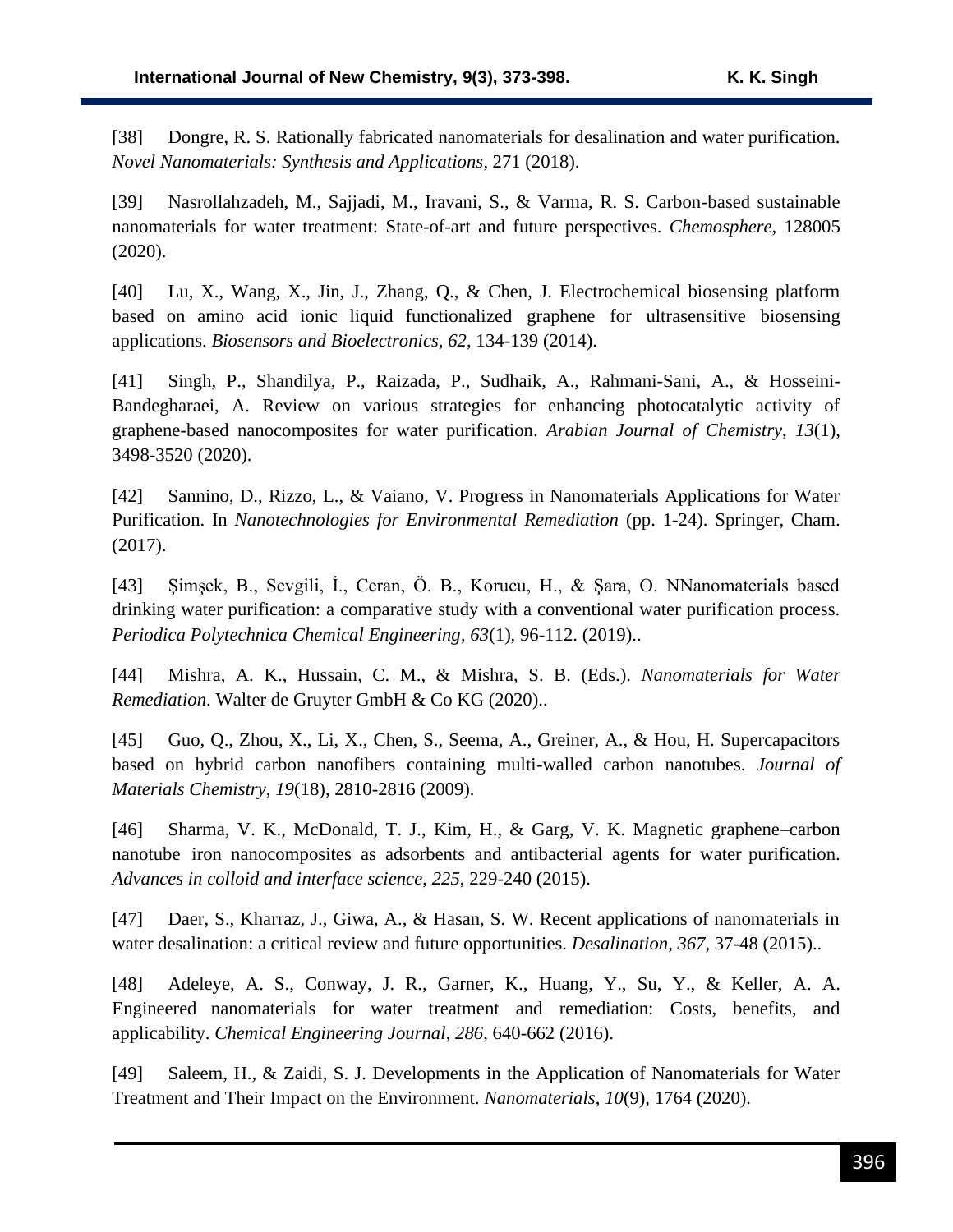[50] Lu, H., Wang, J., Stoller, M., Wang, T., Bao, Y., & Hao, H. An overview of nanomaterials for water and wastewater treatment. *Advances in Materials Science and Engineering*, (2016).

[51] Tiwari, D. K., Behari, J., & Sen, P. Application of nanoparticles in wastewater treatment 1, (2008).

[52] Ali, I., Peng, C., Naz, I., & Amjed, M. A. Water Purification Using Magnetic Nanomaterials: An Overview. *Magnetic Nanostructures*, 161-179 (2019).

[53] Garg, S., Bhatia, R., & Attri, P. Black but gold: Carbon nanomaterials for wastewater purification. *Nanomaterials for Water Remediation; De Gruyter: Berlin, Germany*, 42-92 (2020).

[54] Ghadimi, M., Zangenehtabar, S., & Homaeigohar, S. An overview of the water remediation potential of nanomaterials and their ecotoxicological impacts. *Water*, *12*(4), 1150 (2020).

[55] Moon, G. H., Kim, D. H., Kim, H. I., Bokare, A. D., & Choi, W. Platinum-like behavior of reduced graphene oxide as a cocatalyst on TiO2 for the efficient photocatalytic oxidation of arsenite. *Environmental Science & Technology Letters*, *1*(2), 185-190 (2014).

[56] Hossain, F., Perales-Perez, O. J., Hwang, S., & Román, F. Antimicrobial nanomaterials as water disinfectant: applications, limitations, and future perspectives. *Science of the total environment*, *466*, 1047-1059 (2014).

[57] Sun, X. F., Qin, J., Xia, P. F., Guo, B. B., Yang, C. M., Song, C., & Wang, S. G. Graphene oxide–silver nanoparticle membrane for biofouling control and water purification. *Chemical Engineering Journal*, *281*, 53-59 (2015).

[58] Zhang, Y., Wu, B., Xu, H., Liu, H., Wang, M., He, Y., & Pan, B. Nanomaterials-enabled water and wastewater treatment. *NanoImpact*, *3*, 22-39 (2016)..

[59] Gogotsi, Y., & Presser, V. (Eds.). *Carbon nanomaterials*. Boca Raton, Fla.: CRC/Taylor & Francis (2006).

[60] Wang, Y., Guo, L., Qi, P., Liu, X., & Wei, G. Synthesis of three-dimensional graphenebased hybrid materials for water purification: A review. *Nanomaterials*, *9*(8), 1123 (2019).

[61] Gao, H., Sun, Y., Zhou, J., Xu, R., & Duan, H. Mussel-inspired synthesis of polydopamine-functionalized graphene hydrogel as reusable adsorbents for water purification. *ACS applied materials & interfaces*, *5*(2), 425-432 (2013)..

[62] Sadegh, H., Ali, G. A., Gupta, V. K., Makhlouf, A. S. H., Shahryari-ghoshekandi, R., Nadagouda, M. N., ... & Megiel, E. The role of nanomaterials as effective adsorbents and their